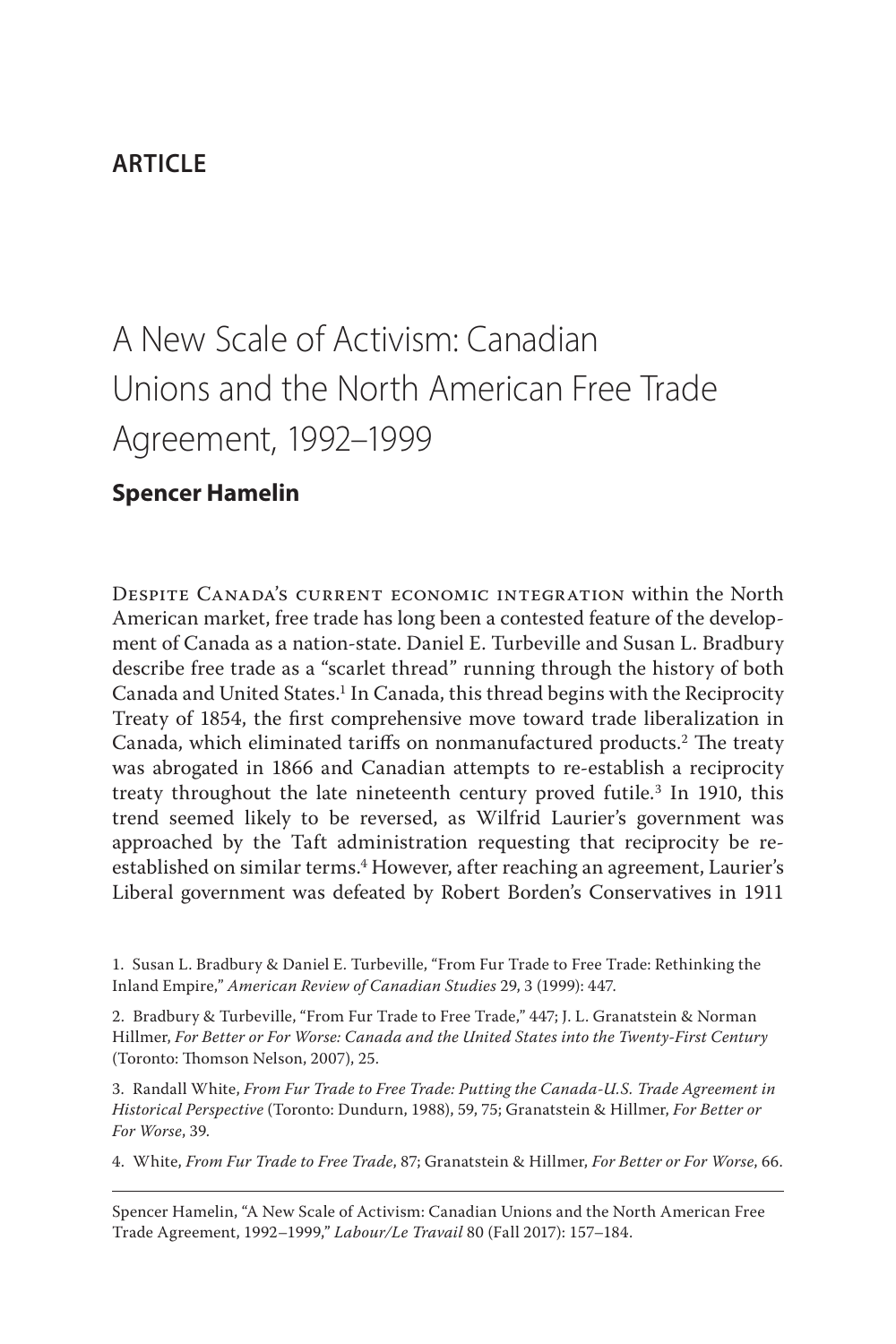and, as a result, the reciprocity agreement died.<sup>5</sup> The next instance of a successful free trade agreement between Canada and the United States was the Canada–United States Automotive Products Agreement (Auto Pact) signed in January 1965.6 The Auto Pact was an important move toward bilateral free trade, as duties were eliminated from auto parts.<sup>7</sup>

The most comprehensive bilateral free trade agreement was the 1989 Canada–United States Free Trade Agreement (CUFTA). CUFTA featured prominently in the 1988 federal election, for the first time prompting intense campaigns orchestrated by social movements against the agreement.<sup>8</sup> However, Brian Mulroney's pro-free-trade Progressive Conservatives won the 1988 federal election and CUFTA came into effect on 1 January 1989.<sup>9</sup> The next year, preliminary discussions began on the topic of a continental free trade agreement.10 These talks led to the Trilateral Ministerial Oversight Meeting on 12 June 1991 in Toronto, officially launching the North American Free Trade Agreement (NAFTA) negotiations.<sup>11</sup> As had been the case with CUFTA, NAFTA prompted a hostile response from social movements, which orchestrated campaigns in all three NAFTA countries. In campaigns against both CUFTA and NAFTA, Canadian organized labour played a prominent role. Despite efforts to block the deal, NAFTA was signed in 1992 and took effect on 1 January 1994.<sup>12</sup>

The way in which some Canadian unions and labour organizations mobilized to confront the spread of free trade agreements differed dramatically preceding and following the implementation of NAFTA. This article seeks to address the following questions: What were these changes and what forces were driving them? How did unions in Canada react to the advance of neoliberal policies on a continental scale? What kind of alliances and forms of solidarity resulted? Subsequent to the failure of domestic political efforts to prevent the passage of NAFTA, some Canadian unions and labour organizations made use

5. James G. Foley, *Résumé of General Elections of 1896, 1900, 1904, 1908, and 1911 and of By-Elections Held Between July 11, 1896 and January 1st, 1916* (Toronto: Copp Clark, 1970), 7.

6. White, *From Fur Trade to Free Trade*, 112; Dimitry Anastakis, *Auto Pact: Creating a Borderless North American Auto Industry* (Toronto: University of Toronto Press, 2005), 93.

7. Anastakis, *Auto Pact*, 5.

8. Terrance Wills, "Summit Sparks Huge Coalition to Fight Free Trade," *Montreal Gazette*, 6 April 1987.

9. Bill Dymond, Michael Hart & Colin Robertson, *Decision at Midnight: Inside the Canada-US Free Trade Negotiations* (Vancouver: University of British Columbia Press, 1994), 422.

10. Dymond, Hart & Robertson, *Decision at Midnight*, 422.

11. Maxwell A. Cameron & Brian W. Tomlin, *The Making of nafta: How the Deal Was Done* (London: Cornell University Press, 2000), xi, 81.

12. External Affairs and International Trade Canada, *NAFTA: What's It All About?* (Ottawa 1993), 1; Cameron & Tomlin, *The Making of NAFTA*, 208.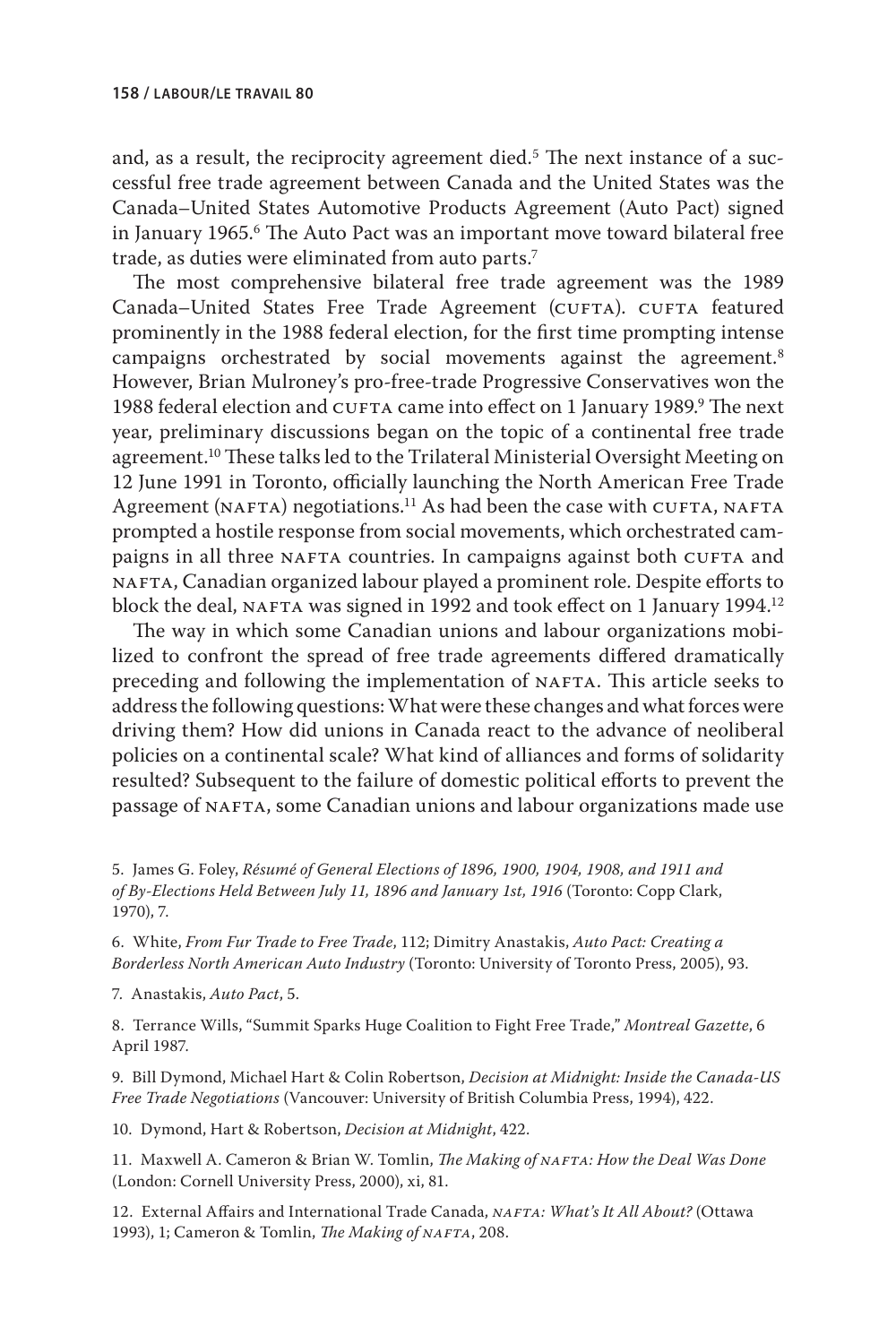of emerging international political opportunities and strengthened alliances with regional counterparts in countries experiencing trade liberalization.<sup>13</sup>

In this article, I focus on two main time periods in order to address the impact of Canadian organized labour's response to NAFTA. First, I examine the domestic and international context of labour activism during the period between CUFTA and NAFTA. I then turn to the period following the passage of nafta to investigate emerging forms of transnational activism that it spurred.14

My approach to this topic is largely based on primary source materials located at Library and Archives Canada. Canadian labour organizations and individuals that participated in the labour movement have produced ample archives that include newspaper articles, magazine clippings, union newsletters, bulletins, union reports, personal communications, memos, budget proposals, policy documents, public statements, faxes, New Democratic Party (NDP) federal election campaign and research documents, and conference proceedings. Other primary source materials include North American Agreement on Labour Cooperation (NAALC) National Administrative Office original submissions, public reports of review, ministerial consultation documents, and public communications.

The Canadian Auto Workers (CAW), the Canadian Labour Congress (CLC), and the United Electrical, Radio and Machine Workers (ue) are the primary focus of this paper. These three labour organizations were prominent in building international solidarity, and they maintained robust archival collections.

## **Historiography**

Many historians of free trade can be aptly characterized as "high political" historians because of their emphasis on formal political structures and the language of politics among the public and within the institutions of Canadian politics.15 Many historians and journalists, such as J. L. Granatstein, Norman Hillmer, Graham Fraser, and Sally M. Weaver, exemplify this

13. In her examination of transnational institutional fields, Tamara Kay argues that such fields gave rise to transnational actors and regional interests. That said, transnational solidarity in this period extended beyond NAFTA's institutions and beyond regional confines. Kay, *NAFTA and the Politics of Labor Transnationalism* (New York: Cambridge University Press, 2011), 16, 20.

14. Jonathan Graubart identified two stages of NAFTA protest activity: grassroots resistance to the agreement itself and more affirmative forms of activism. This paper does not embrace this classification, as resistance to NAFTA continued following its implementation, but the implementation of the agreement did lead to distinct changes in organized labour's approach to activism. Graubart, *Legalizing Transnational Activism: The Struggle to Gain Social Change from nafta's Citizen Petitions* (University Park: Pennsylvania State University Press, 2008), 52.

15. Susan Pedersen, "What Is Political History Now?," in David Cannadine*,* ed., *What Is History Now?* (Houndmills: Palgrave Macmillan, 2002), 41, 46.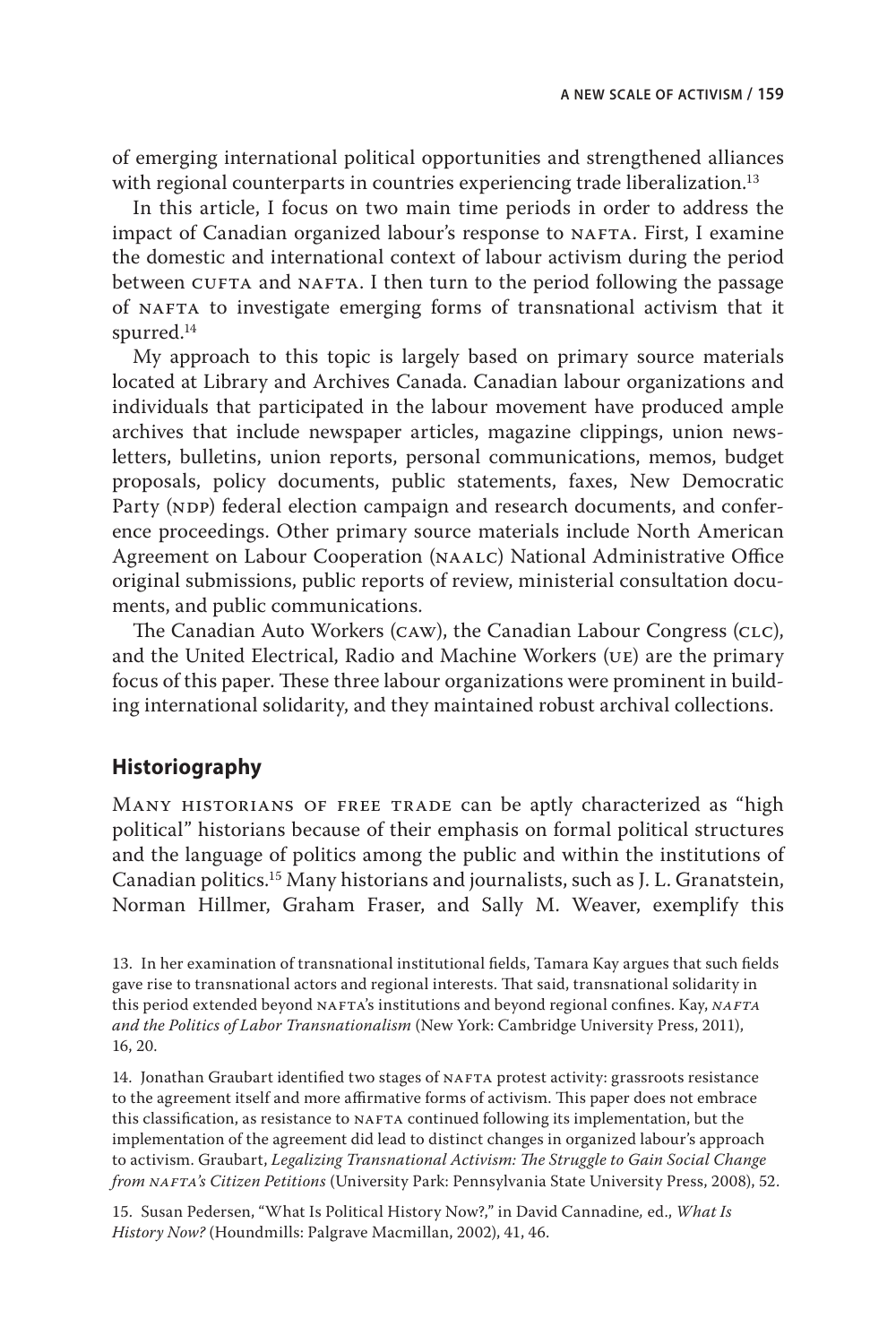school, emphasizing statesmanship, electoral politics, party leadership, and public opinion polls in their works.16 Statesmanship and party leadership, in particular, highlight the prominence of the role of individuals in the political process. Both early and recent historical works on free trade in the Canadian context – ranging from Emerson Bristol Biggar's 1911 work *Reciprocity: The Trade Treaty of 1854–1866* to more recent works by Fraser and Weaver, Michael Hart and Bill Dymond, and Bruce Doern and Brian Tomlin – focus primarily on statesmanship, leadership, and the role of negotiators in the political process.17

Many historians view reciprocity and the broader objective of free trade as an essential element of Canadian autonomy. Biggar and Donald C. Masters, for example, explicitly link Canadian political autonomy and economic policy as well as implying a teleological belief in progress toward Canadian autonomy as a nation-state.<sup>18</sup> This tendency to view trade policy as a symbolic and literal manifestation of economic and political autonomy and as an expression of nation building is apparent in more recent scholarship as well. Granatstein and Hillmer, Gordon Ritchie, Randall White, and Michael Paiva all demonstrate this approach to free trade in their respective works on the topic.<sup>19</sup>

In recent historical scholarship, many authors have deviated from nationalist discourses and embraced a more transnational historical approach. Even works by traditionally nationalist historians, such as Granatstein and Hillmer's *For Better or for Worse: Canada and the United States to the 1990s*, engage with Canadian and American history from a continental perspective.<sup>20</sup> Granatstein

16. Graham Fraser & Sally M. Weaver, *Playing for Keeps: The Making of the Prime Minister, 1988* (Toronto: McClelland & Stewart, 1989), 13; J. L. Granatstein & Norman Hillmer, *For Better or For Worse: Canada and the United States to the 1990s* (Toronto: Copp Clark Pitman, 1991), 309.

17. See Fraser & Weaver, *Playing for Keeps*, 17 (on the importance of political leadership and its impact during the 1988 federal election); Dymond, Hart & Robertson, *Decision at Midnight*, x, xi, xiii (for commentary on the importance of the individuals negotiating free trade pacts); Bruce G. Doern & Brian W. Tomlin, *Faith and Fear: The Free Trade Story* (Don Mills: Stoddart, 1994), 2, 5 (on the importance of "determined men and women" in the making of  $CUFTA)$ .

18. Emerson Bristol Biggar, *Reciprocity: The Trade Treaty of 1854–1866 between Canada and the United States* (Toronto: Biggar Wilson, 1911), 6, 9; D. C. Masters, *The Reciprocity Treaty of 1854: Its History, Its Relation to British Colonial and Foreign Policy and to the Development of Canadian Fiscal Autonomy* (Toronto: McClelland & Stewart, 1963), xii.

19. For examples of each respective author linking free trade to Canadian nationhood as well as economic and political autonomy, see the following: Granatstein & Hillmer, *For Better or For Worse: 1990s*, 293; Gordon Ritchie, *Wrestling with the Elephant: The Inside Story of the Canada-US Trade Wars* (Toronto: Macfarlane Walter & Ross, 1997), 2, 133, 195; White, *Fur Trade to Free Trade*, 45; and Michael Paiva, "Surmounting Trade Barriers: American Protectionism and the Canada-United States Free Trade Agreement," ma thesis, University of Waterloo, 2009, i, iii, [https://uwspace.uwaterloo.ca/bitstream/handle/10012/4678/Paiva\\_Michael.pdf.](https://uwspace.uwaterloo.ca/bitstream/handle/10012/4678/Paiva_Michael.pdf)

20. Michel Ducharme & Jean Francois Constant, "Introduction: A Project of Rule Called Canada – The Liberal Order Framework and Historical Practice," in Jean-Francois Constant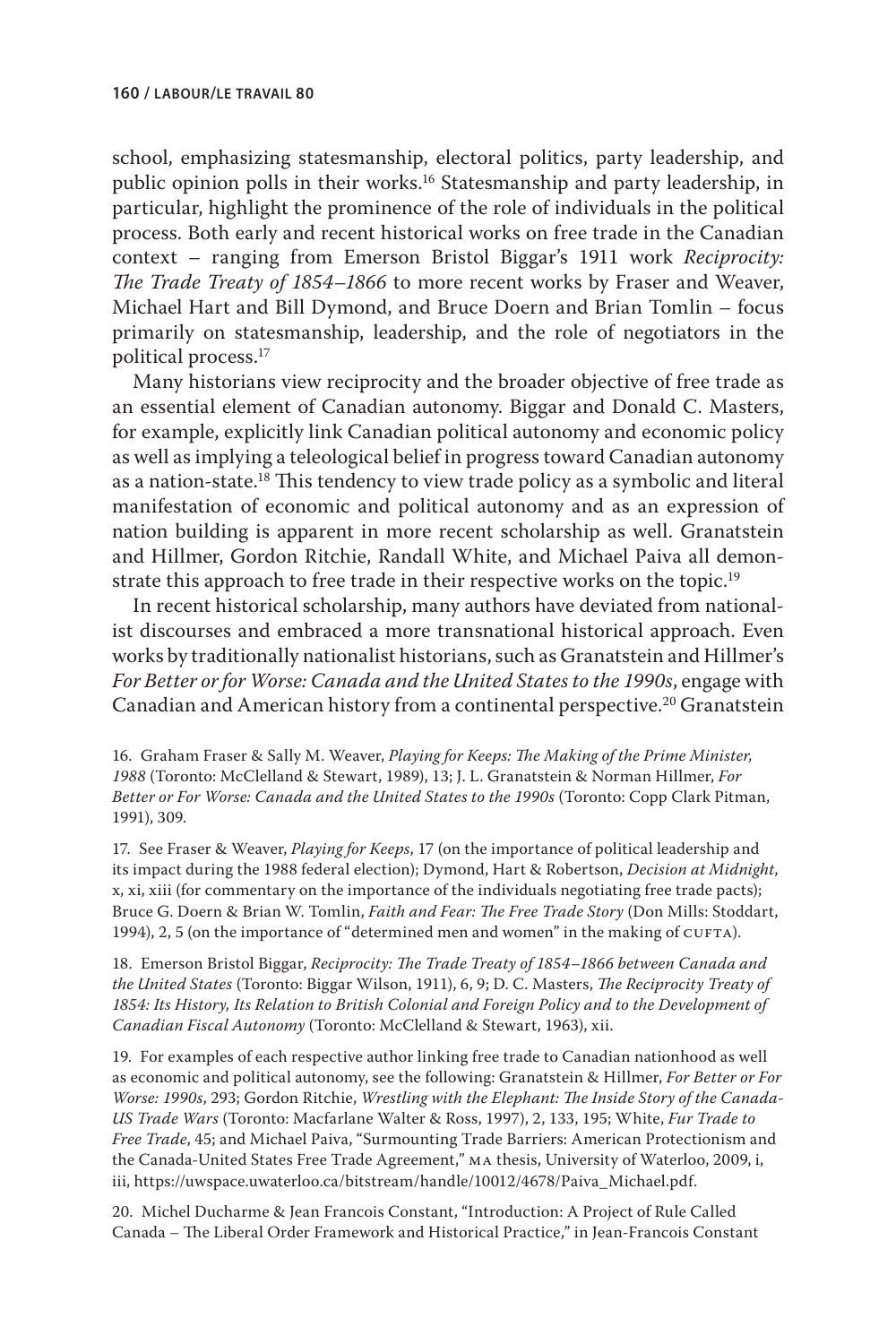and Hillmer share a similar continental approach with Dimitry Anastakis's work on the Auto Pact.<sup>21</sup>

In *nafta and Labor in North America*, Norman Caulfield asserts that the nationalist discourse of earlier historical literature becomes an impediment when examining transnational trade regimes and represents a dated approach rooted in the context of the postwar period.<sup>22</sup> Joel Stillerman furthers this perspective in his 2004 article "Transnational Activist Networks and the Emergence of Labor Internationalism," describing "national institutional structures" as "dilemmas" in historical treatments of transnational subject matter.23 Caulfield's and Stillerman's respective approaches represent a movement away from nationalist narratives through the adoption of a transnational analysis. Their methods focus not on political figures and electoral politics, but on social movements and political opportunity structures.<sup>24</sup>

Beyond the scope of traditional historical scholarship, scholars of industrial relations, international law, and social movements have all engaged in evaluations of NAFTA and its ramifications for organized labour. Ian Robinson, whose work focuses on labour movement power and resources, argues that the medium- to long-run benefits of NAFTA in regard to organized labour outweigh its short-term consequences.<sup>25</sup> Though Robinson highlights the decline of bargaining power resulting from the global spread of neoliberalism, he suggests that an increase in the capacity to mobilize and a shift toward social unionism could counteract some of NAFTA's negative effects on organized labour.26 In agreement with Robinson's approach, Greg Albo and Dan Crow argue that economic slowdown, neoliberal free-market policies, and the internationalization of capital necessitate the mobilization of membership.27 Albo

& Michel Ducharme, eds., *Liberalism and Hegemony: Debating the Canadian Liberal Revolution* (Toronto: University of Toronto Press, 2009), 3. Granatstein and Hillmer refer to the shared continental history of Canada and the United States, regarding "the application of law, conciliation, and arbitration, rather than force, to the settlements of disputes," as "the Canadian-American way." Granatstein & Hillmer, *For Better or For Worse: 1990s*, ix–x.

21. "Thus, the agreement integrated the auto industry on a continental basis, and for Canadian policymakers, paradoxically, this continentalism was a form of economic nationalism." Anastakis, *Auto Pact*, 8.

22. Norman Caulfield, *NAFTA and Labor in North America* (Urbana: University of Illinois Press, 2010), 2, 3, 6.

23. Joel Stillerman, "Transnational Activist Networks and the Emergence of Labor Internationalism in the NAFTA Countries," *Social Science History* 27, 4 (2004): 577.

24. Stillerman, "Transnational Activist Networks": Caulfield, *NAFTA and Labor.* 

25. Ian Robinson, "nafta, Social Unionism, and Labour Movement Power in Canada and the United States," *Relations Industrielles/Industrial Relations* 49, 4 (1994): 657.

26. Robinson, "NAFTA," 669.

27. Greg Albo & Dan Crow, "Neo-Liberalism, NAFTA, and the State of the North American Labour Movements," *Just Labour* 6/7 (2005): 12, 14, 15, 19.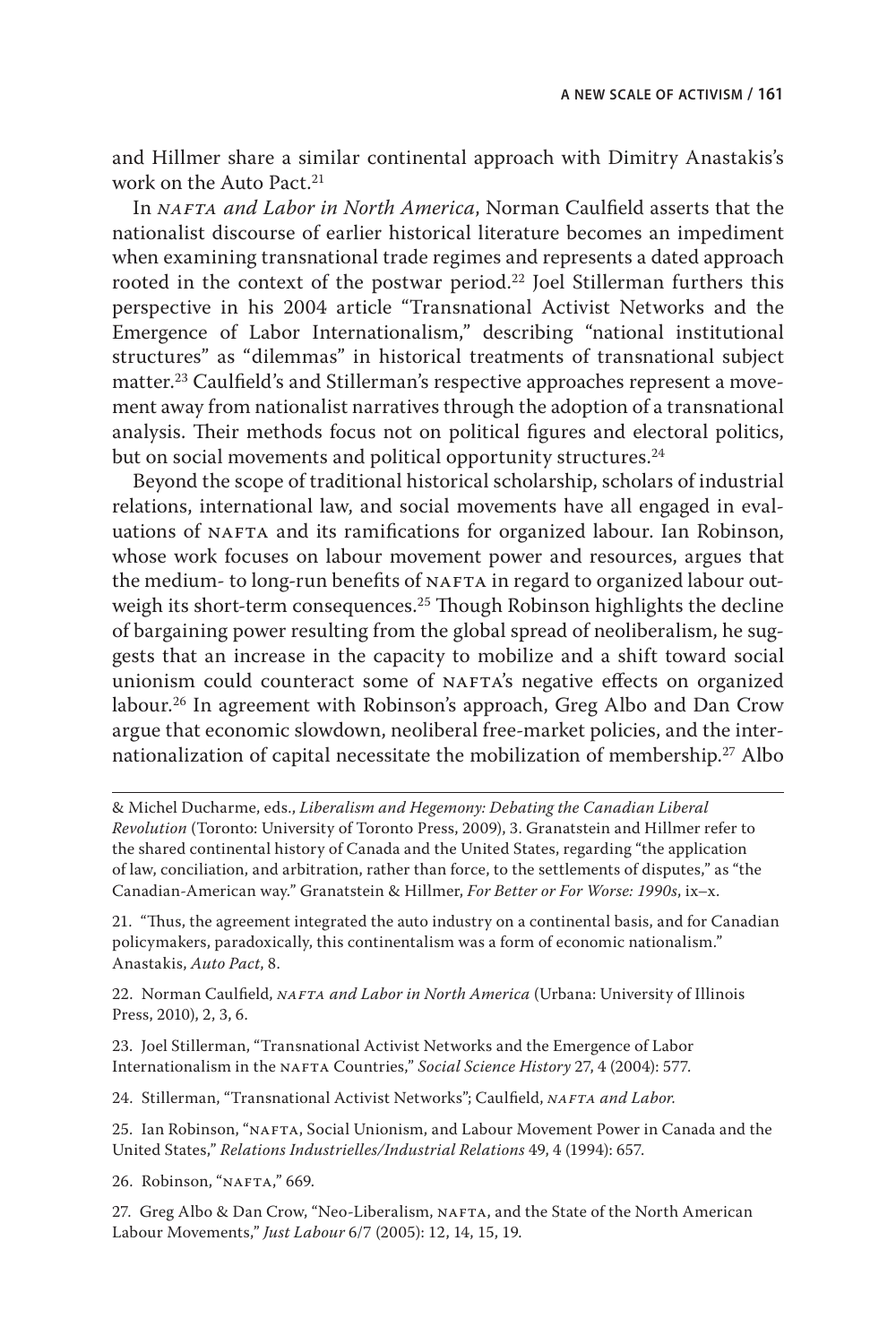and Crow further argue that domestic capacity must precede international collaboration in order to be successful.28 This article is influenced by the work of Ian Robinson, Joel Stillerman, and Tamara Kay in its focus on international geopolitics, political opportunity, and the negative effects of neoliberalism as a catalyst of tactical change.<sup>29</sup> I reject the notion that the nation-state is a limiting factor in historical research, instead viewing it as one among many integral scales of activism. Additionally, this article rejects Albo and Crow's suggestion that domestic recovery from the effects of neoliberalism must occur as a prerequisite to effective transnational activism.<sup>30</sup> The successes highlighted in this article prove that this is an exaggerated claim.

# **Theoretical Background and Concepts**

## *Social Movement Theory*

In order to understand how Canadian unions and labour organizations confronted and adapted to transnationalism, I draw upon works of social movement theory, particularly in regards to reconciling national and transnational historical narratives. For the purposes of this article, social movements are understood as a sustained challenge by a network of social movement organizations that share objectives and bonds of solidarity as well as tactics that include, but are not limited to, protest actions. $31$  I draw from political process theory and accept the central tenet of political opportunity structure: that features of regimes encourage or discourage collective action.<sup>32</sup> The strategic choices of the unions examined here are closely interwoven with the rise and fall of political opportunities on domestic and transnational scales. However, the use of political opportunity structure as a theoretical framework necessitates a more nuanced approach. William A. Gamson and David S. Meyer, for example, indicate that a distinction is to be made between stable, structural sources of political opportunity, such as institutions and political tradition, and volatile sources of political opportunity, such as public

28. Albo & Crow, "Neo-Liberalism," 12.

29. Stillerman, "Transnational Activist Networks," 577; Robinson, "nafta," 657; Kay, *nafta*, 16, 20, 35.

30. Albo & Crow, "Neo-Liberalism," 12.

31. This definition is an interpretation and synthesis of common elements of social movements identified by Donatella Della Porta and Mario Diani, Sidney Tarrow, and Charles Tilly. Della Porta & Diani, *Social Movements: An Introduction* (Malden, Massachusetts*:* Blackwell, 1999), 14–16; Tarrow, *Power in Movement: Social Movements, Collective Action and Politics* (Cambridge and New York: Cambridge University Press, 1994), 3; Tilly, *From Mobilization to Revolution* (Reading, Massachusets: Addison-Wesley, 1978), 9.

32. Tarrow, *Power in Movement*, 18; Charles Tilly, *Contentious Politics* (Boulder: Paradigm, 2007), 49.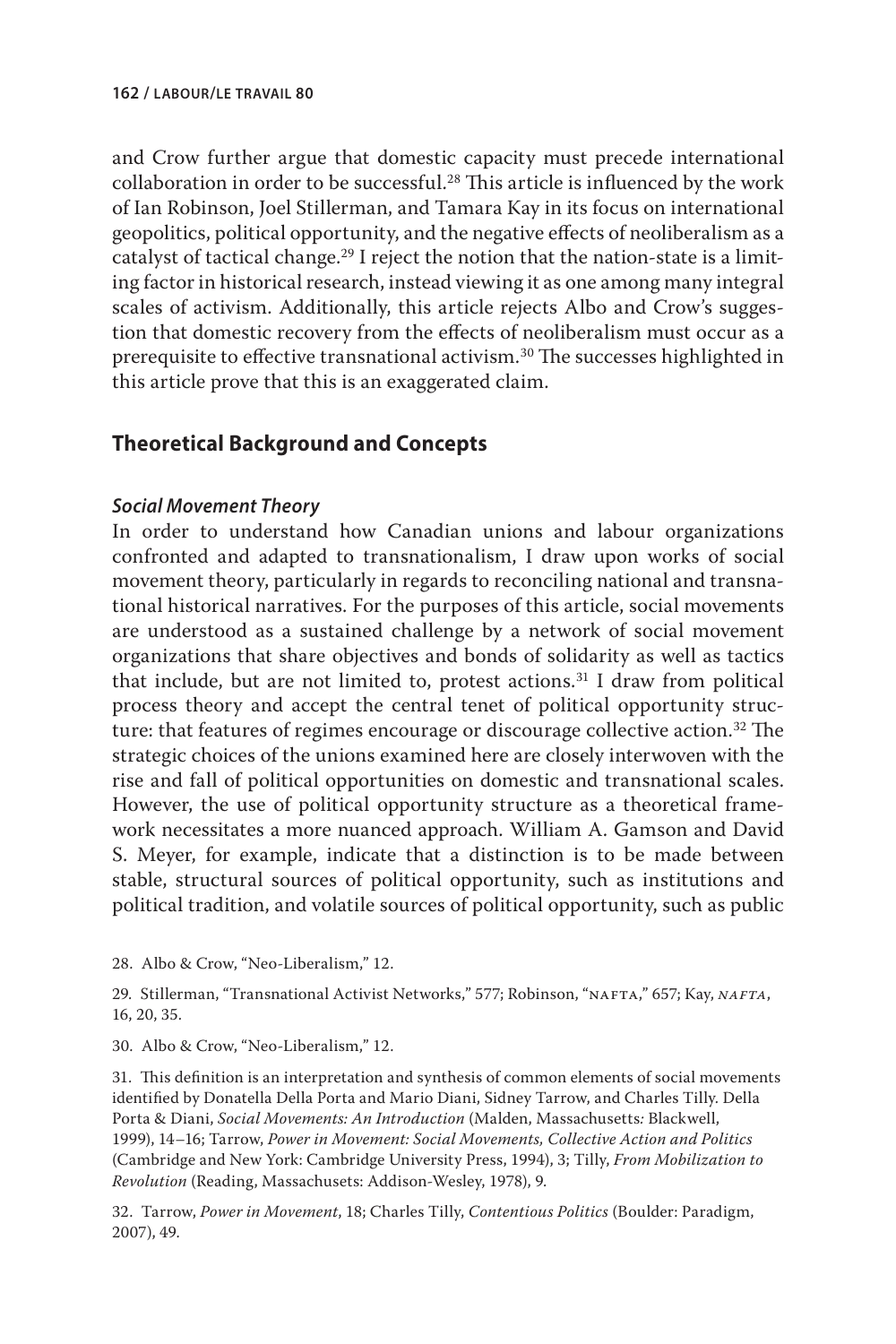policy and political discourse.<sup>33</sup> This paper will focus primarily on the latter. Additionally, political opportunity structure will be used in a fashion that acknowledges unions and labour organizations as rational actors, cognizant of the volatility of political opportunities.34

Political process theory relies on the interaction between social movements and what Sidney Tarrow describes as "complex policy networks" that involve the state.35 But what is the role of the state in a social movement history of a transnational agreement like NAFTA? Social movements' efforts aimed at transnational or global institutions are due not to the irrelevance of the nation-state, but to the targeting of one of the layers of institutions as political opportunities arise. Tarrow and Charles Tilly define this as scale shift, which they define as follows: "Scale shift is a complex process that not only diffuses contention across space or social sectors, but creates instances for new coordination at a higher or lower level than its initiation."36 The theoretical approach of this article is consistent with a multilayered or multilevelled analysis, acknowledging the state as an important institution within layers of institutions existing at levels from local to global.<sup>37</sup> Through the stated approach, the article will attempt to answer what John D. French calls "the challenge of the new millennium" in labour history: the integration of transnational and domestic historical developments.38 As Jeremy Brecher, Tim Costello, and Brendan Smith indicate in *Globalization from Below: The Power of Solidarity*, a purely transnational approach to history is based on a misleading premise; specifically, they write, "The apparent opposition among strengthening local, national, and global institutions is based on a false premise: that more power at one level of governance is necessarily disempowering to people at others."39 Local and national institutions are still very relevant to social movements, and

33. William A. Gamson & David S. Meyer, "Framing Political Opportunity," in Doug McAdam, John McCarthy & Mayer Zald, eds., *Comparative Perspectives on Social Movements: Political Opportunities, Mobilizing Structures, and Cultural Framings* (Cambridge: Cambridge University Press, 1996), 277–279.

34. David S. Meyer & Debra C. Minkoff, "Conceptualizing Political Opportunity," *Social Forces*  82, 4 (2004): 1463.

35. Tarrow, *Power in Movement*, 25.

36. Tarrow & Tilly, *Contentious Politics*, 94.

37. Kay, *NAFTA*, 15. For an example of an approach minimizing the role of the domestic level of activism, see Jackie Smith & Joe Bandy, "Introduction: Cooperation and Conflict in Transnational Protest," in Joe Bandy & Jackie Smith, eds., *Coalitions across Borders: Transnational Protest and the Neoliberal Order* (Lanham: Rowman & Littlefield, 2005), 1.

38. John D. French, "Another *World* History Is Possible: Reflections on the Translocal, Transnational, and Global," in Leon Fink, ed., *Workers across the Americas: The Transnational Turn in Labor History* (New York and Oxford: Oxford University Press, 2011), 9.

39. Jeremy Brecher, Tim Costello & Brendan Smith, *Globalization from Below: The Power of Solidarity* (Cambridge, Massachusetts: South End Press, 2002), 40.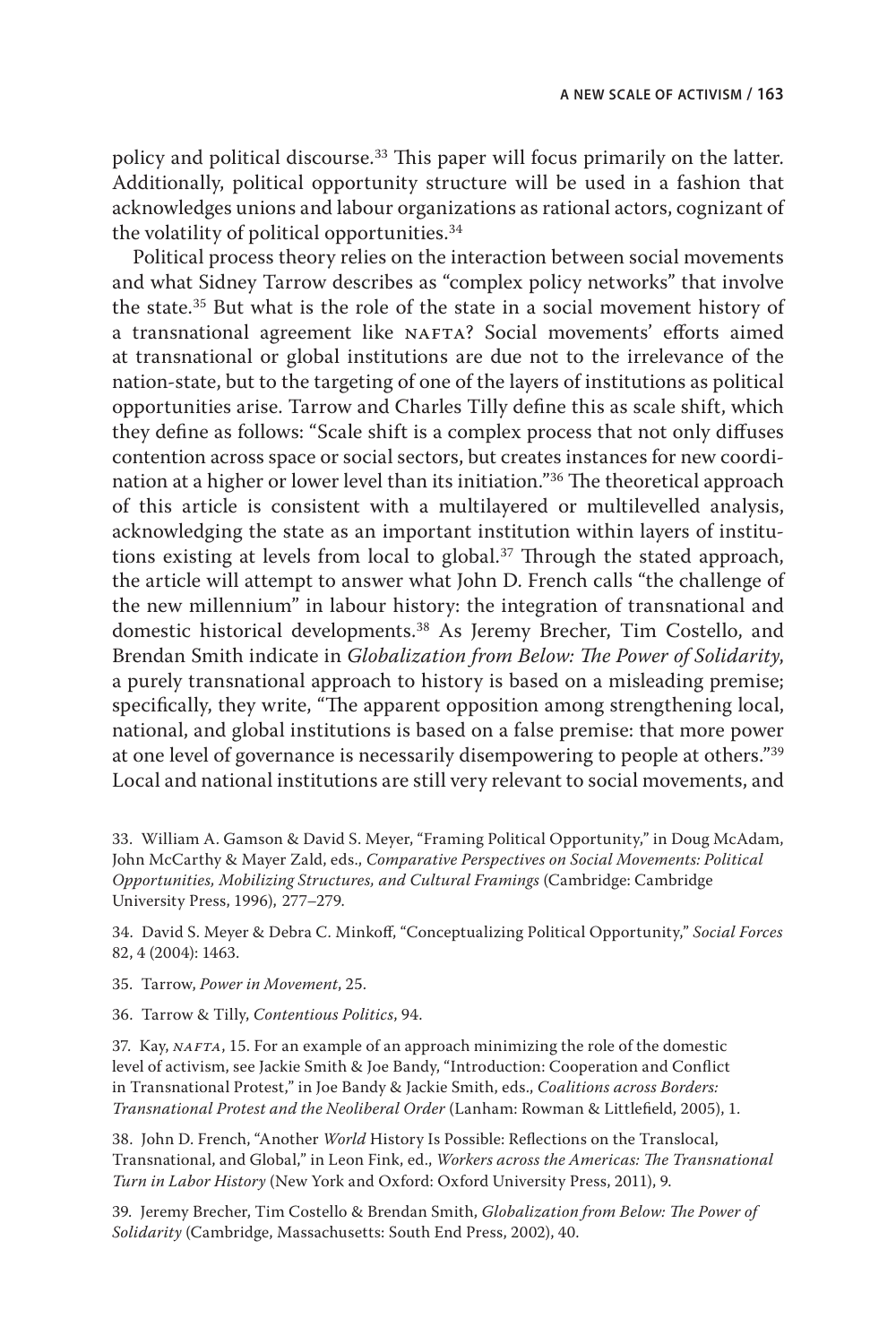the state, in spite of its "thinning," remains an important institution within layers of institutions existing at levels from local to global.<sup>40</sup>

## *Neoliberalism*

NAFTA was and remains representative of the entrenchment and expansion of neoliberal economic policies. Though scholars differ on the precise definition of neoliberalism, most scholars agree upon basic fundamental elements.<sup>41</sup> Neoliberalism is a political program based on the primacy of the free market with minimal restraints.42 Ganti Tejaswini concisely summarizes its three fundamental elements: deregulation, liberalization, and privatization.<sup>43</sup> Neoliberalism can be viewed as a return to some of the fundamental elements of liberal economic thought, but what accounts for the prefix *neo* in the term?44 Unlike Adam Smith, who considered the pursuit of self-interest a product of "natural liberty" leading to a naturally self-regulating market, neoliberalism requires concerted political effort and the use of state power.<sup>45</sup> As Anwar Shaikh argues, neoliberalism is not a process that is natural, but rather a political project requiring "global intellectual, political, and economic power."46 Free trade agreements, including but not limited to NAFTA, are representative of a neoliberal political project because they promote and consolidate its intended aims through deregulation due to increased capital mobility; impose

40. Nelson Lichtenstein, "Labor Internationalism: Introduction," in Fink, ed., *Workers across the Americas*, 355; Brecher, Costello & Smith, *Globalization from Below*, 34.

41. Deborah Johnston & Alfredo Saad-Filho, "Introduction," in Deborah Johnston & Alfredo Saad-Filho, eds., *Neoliberalism: A Critical Reader* (London and Ann Arbor: Pluto Press, 2005), 1.

42. Hugo Radice, "Neoliberal Globalisation: Imperialism without Empires?," in Johnston & Saad-Filho, eds., *Neoliberalism*, 91.

43. Tejaswini Ganti, "Neoliberalism," *Annual Review of Anthropology* 43 (2014): 91.

44. Simon Clarke, "The Neoliberal Theory of Society," in Johnston & Saad-Filho, eds., *Neoliberalism*, 50.

45. Ganti, "Neoliberalism," 92; Johnston & Saad-Filho, "Introduction," 3; Adam Smith, "Of the Agricultural Systems, or of Those Systems of Political Economy which Represent the Produce of Land as Either the Sole or the Principle Source of Revenue and Wealth of Every Country," in W. J. Ashley, ed., *Select Chapters and Passages from the Wealth of Nations of Adam Smith, 1776* (New York: Macmillan, 1923), 256; Michael Hardt & Antonio Negri, *Empire* (Cambridge, Massachusetts, and London: Harvard University Press, 2000), 9.

46. Anwar Shaikh, "The Economic Mythology of Neoliberalism," in Johnston & Saad-Filho, eds., *Neoliberalism*, 58. Ricardo Grinspun and Robert Kreklewich also discuss the tendency of neoliberal political programs to surface without and sometimes in spite of democratic forces. Grinspun & Kreklewich, "Consolidating Neoliberal Reforms: 'Free Trade' as a Conditioning Framework," *Studies in Political Economy* 43, 1 (1994): 35. Jim Glassman also highlights the irony of the active involvement of the state in a process widely perceived to reduce the power of the state. Glassman, "Neoliberal Primitive Accumulation," in Nik Heynen, James McCarthy, Scott Prudham & Paul Robbins, eds., *Neoliberal Environments: False Promises and Unnatural Consequences* (New York: Routledge, 2007), 95–96.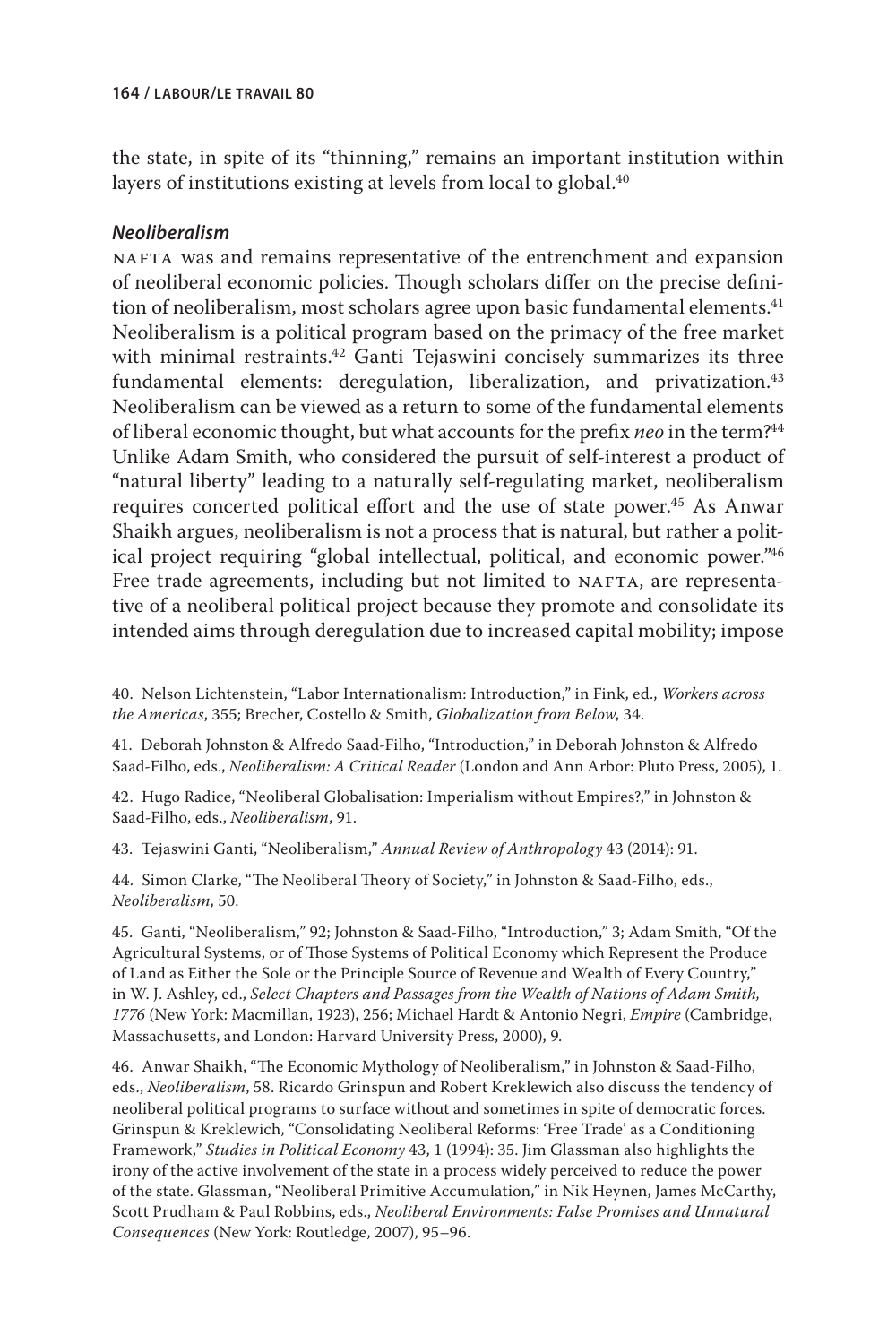constraints on public policy, thus locking in neoliberal reforms; and encourage downward harmonization.<sup>47</sup> Additionally, free trade agreements create a political constituency supportive of them, made up of those who benefit, while crippling their opponents – particularly organized labour, which suffers from reductions in membership through job loss.<sup>48</sup> As such, NAFTA was not a part of an irresistible, teleological movement toward a naturally market-oriented society but part of a concerted political effort toward the entrenchment and advancement of neoliberalism. Though NAFTA, within the broader framework of neoliberalism, was advanced with concerted political effort, it was also resisted. This article will focus on the resistance to this political project.

# **Historical Context**

#### *Internal Developments within the clc and the afl-cio*

The CLC and the AFL-CIO both underwent internal changes that facilitated a movement toward collaboration and solidarity during the period following the passage of NAFTA. The CLC was staunchly in favour of free trade until the mid-1970s, having embraced the General Agreement on Tariffs and Trade (GATT) and actively attempted to silence nationalist elements within the Canadian labour movement.49 A shift in orientation occurred in Canada between the mid-1970s and the early 1980s, driven by the growth of left-wing nationalist public sector unions within the CLC, hostility to Pierre Elliott Trudeau's suspension of collective bargaining and wage controls, the emergence of labour leaders influenced by the social movements of the 1960s, the 1981–83 recession, and the election of Brian Mulroney as prime minister.<sup>50</sup> Miriam Smith argues that the lack of political power wielded by the CLC and the unwillingness of the Mulroney government to compromise or engage with the Congress drove the CLC to redirect its focus onto collaborating with social movement organizations.51 In other words, the features of the Canadian political landscape resulted in a restriction of political opportunity, contributing to a

47. Grinspun & Kreklewich, "Consolidating Neoliberal Reforms," 33, 34, 40, 41. See also the following work by Gerardo Otero, which highlights the contrast between capital mobility and captive national populations within NAFTA countries: "Neoliberal Globalization, NAFTA, and Migration: Mexico's Loss of Food and Labour Sovereignty," *Journal of Poverty* 15, 4 (2011): 387.

48. Grinspun & Kreklewich, "Consolidating Neoliberal Reforms," 40.

49. Miriam Smith, "The Canadian Labour Congress: From Continentalism to Economic Nationalism," *Studies in Political Economy* 38, 1 (1992): 35, 42.

50. Ian Robinson, "Economistic Unionism in Crisis: The Origins, Consequences, and Prospects of Divergence in Labour – Movement Characteristics," in Jane Jenson & Rianne Mahon, eds., *The Challenge of Restructuring: North American Labour Movements Respond* (Philadelphia: Temple University Press, 1993), 32; Smith, "Canadian Labour Congress," 36, 37, 40, 53.

51. Smith, "Canadian Labour Congress," 53.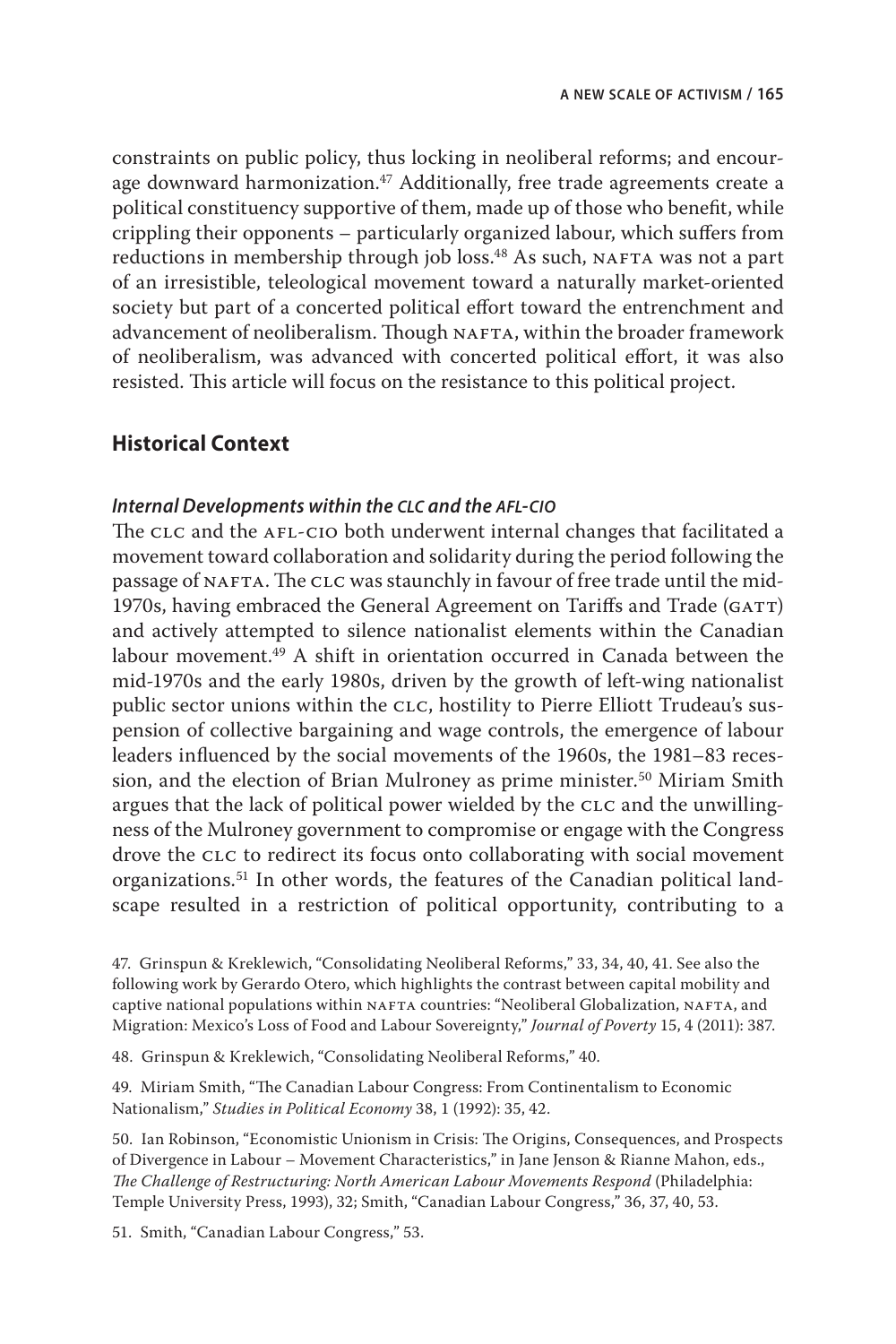strategic pivot in CLC policy toward mobilizing its members and the general public to offset its loss of influence.52 In the United States, the election of John Sweeney as AFL-CIO president and the election of the New Voices slate to the executive in 1995 caused a substantial shift in AFL-CIO policy that brought the organization closer in orientation to the  ${\rm c}$ LC. $^{\rm 53}$ 

Both the CLC and the AFL-CIO also benefited from the end of the Cold War, which eased ideological tensions within the labour movement. Hitherto, the AFL-CIO and CLC had been staunchly anticommunist. In the United States, anticommunism was central to AFL-CIO foreign policy, which was influenced by State Department funding for the organization's international activities. <sup>54</sup> As American international unions were dominant within the clc until the 1970s, afl-cio foreign policy affected the clc's foreign and domestic policy, which took a similar anticommunist route, resulting in the expulsion of unions like UE because of their radicalism.<sup>55</sup> This was an obstacle to building international solidarity, as the foreign activities of both the AFL-CIO and clc adversely affected labour activism and undermined independent unions' search for recognition.<sup>56</sup> Additionally, the AFL-CIO had demonstrated both support for and collaboration with the US government in campaigns against democratically elected governments and had supported unions controlled by dictatorial regimes in Latin America, creating an atmosphere of profound hemispheric distrust.57 The end of the Cold War relaxed these political and ideological tensions and allowed the AFL-CIO and CLC to pursue different priorities in Latin America.

Before anti-NAFTA campaigning began in Canada, trends in the leadership of the clc moved the Congress toward consolidating an activist stance and laying the groundwork for a deeper focus on collaborative work with allies beyond the confines of parliamentary politics. The first development was a challenge by "union militants" to Shirley Carr's leadership.<sup>58</sup> Dave Werlin,

52. Robinson, "NAFTA," 669. The scale shift model of social movement theory is important to remember here, as a nationalist stance does not necessarily detract from building international solidarity. For example, when Bob White led the Canadian autoworkers to break with the uaw in 1985, the newly formed caw devoted more resources to solidarity with Central and South American unions. Sam Gindin, *The Canadian Auto Workers: The Birth and Transformation of a Union* (Toronto: James Lorimer & Company, 1995), 204.

53. Kay, *nafta*, 4.

54. Michael E. Gordon & Lowell Turner, "Going Global," in Michael E. Gordon & Lowell Turner, eds., *Transnational Cooperation among Labor Unions* (Ithaca: Cornell University Press, 2000), 19.

55. Gindin, *Canadian Auto Workers*, 236; Kay, *nafta*, 39.

56. Kay, *nafta,* 41.

57. Kim Scipes, *afl-cio's Secret War against Developing Country Workers: Solidarity or Sabotage?* (Lanham, Maryland: Lexington Books, 2010), 84, 101, xii.

58. Virginia Galt, "Carr May Face Challenge at clc Convention," *Globe and Mail*,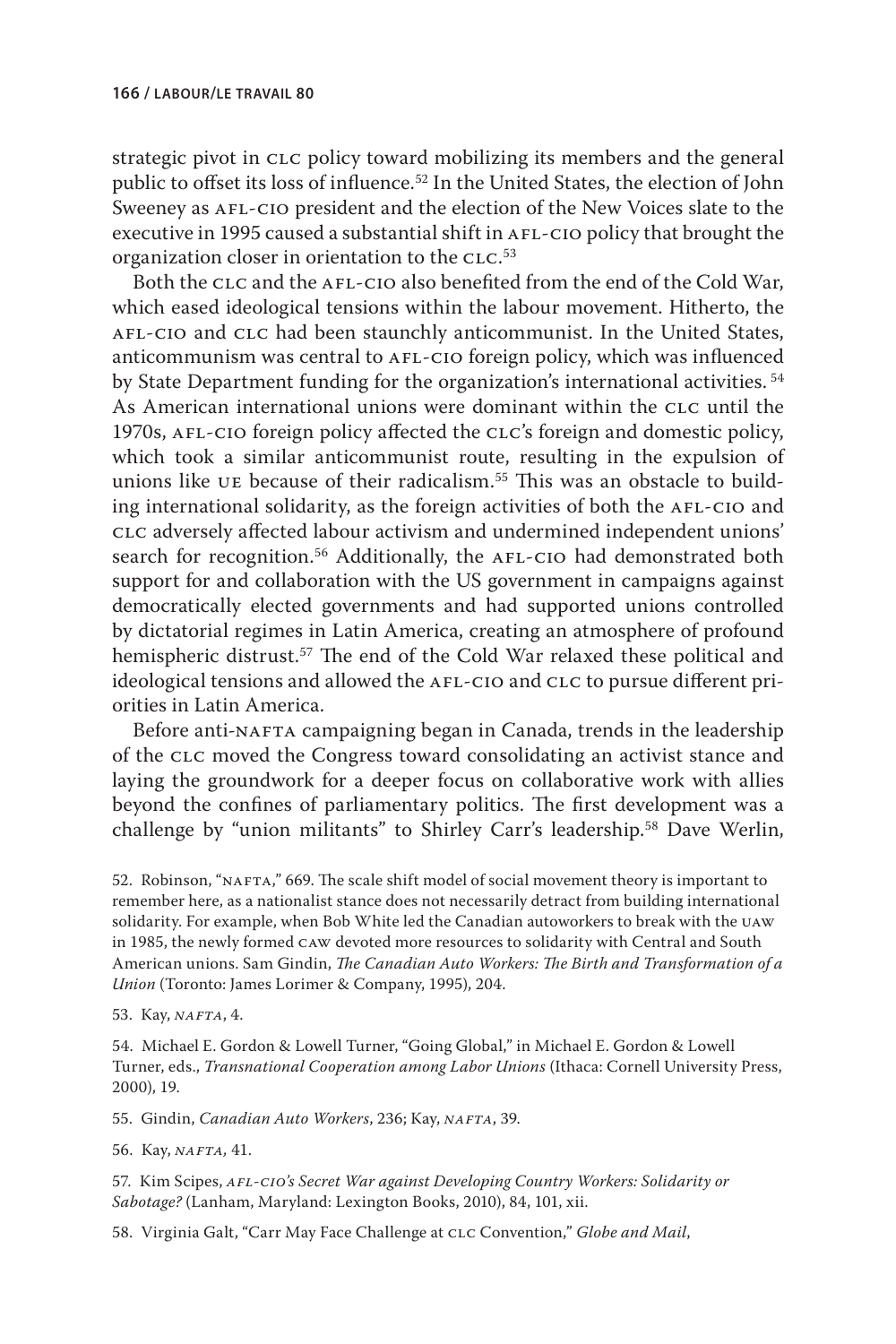former president of the Alberta Federation of Labour, seasoned activist, and Communist, led the insurgents in opposition to Carr.<sup>59</sup> As part of a renewed commitment to collaboration and coalition work driven by Werlin's challenge, Carr released a ten-year plan, approved in principle by delegates at the CLC convention in May 1990, outlining the importance of "work with like-minded groups." 60 Carr was re-elected on 17 May 1990, but with Werlin winning 29 per cent of the votes.61 A "major structural review" was part of the shift in policy to a more activist stance that was intended to refocus the clc's work, according to Carr, "back to the grassroots level where it belongs."62 The challenge from the radical left in the form of Werlin was central to this commitment. Emphasis on coalition building was also echoed in Carr's addresses to the clc's membership. For example, she stressed the importance of coalition work at the 7th Biennial clc Women's Conference, held in 1990, titled "Empowering Union Women: Toward the Year 2000."63 The fact that these priorities were emphasized in different contexts following Carr's re-election indicates the consolidation of the CLC's commitments to its allies in social movement organizations and coalitions.

## *Early Political Efforts and Collaboration with the NDP prior to the Implementation of nafta*

Canadian labour activism against NAFTA does not appear prominently in the Canadian press until 1992. That summer, the CLC announced its mobilization against NAFTA alongside the CAW and the Action Canada Network (ACN), whose campaigns also became prominent in the mainstream press.<sup>64</sup> One reason for the rise in prominence of organized labour's campaigns at that time could be public opinion. In 1992, a widely reported Angus Reid public opinion

61. Virginia Galt, "New Mandate Accompanies Carr Re-election," *Globe and Mail*, 18 May 1990.

62. Shirley Carr quoted in Galt, "New Mandate."

63. Shirley Carr, "Opening Address," presented at Empowering Union Women: Toward the Year 2000, in *Report from the 7th Biennial CLC Women's Conference, Ottawa, Ontario*, 7, Grace Hartman fonds, MG31 B58, box 11, file 7, Library and Archives Canada (hereafter LAC); "Report from Working Groups and Recommendations," presented at Empowering Union Women: Toward the Year 2000, in *Report from the 7th Biennial* clc *Women's Conference, Ottawa, Ontario*, 7, Grace Hartman fonds, mg31 B58, box 11, file 7, lac.

64. Alan Freeman, "Opponents Promise a Battle: Labour, Opposition Parties Renew Attack on US Free Trade Deal," *Globe and Mail*, 13 August 1992; Cameron & Tomlin, *The Making of nafta*, xii; Jonathan Ferguson, "Free Trade Foes Come Out Swinging," *Toronto Star*, 14 August 1992.

<sup>12</sup> May 1990.

<sup>59.</sup> Galt, "Carr May Face Challenge."

<sup>60.</sup> Virginia Galt, "clc Vote Will Test Support for Activist Stance," *Globe and Mail*, 16 May 1990.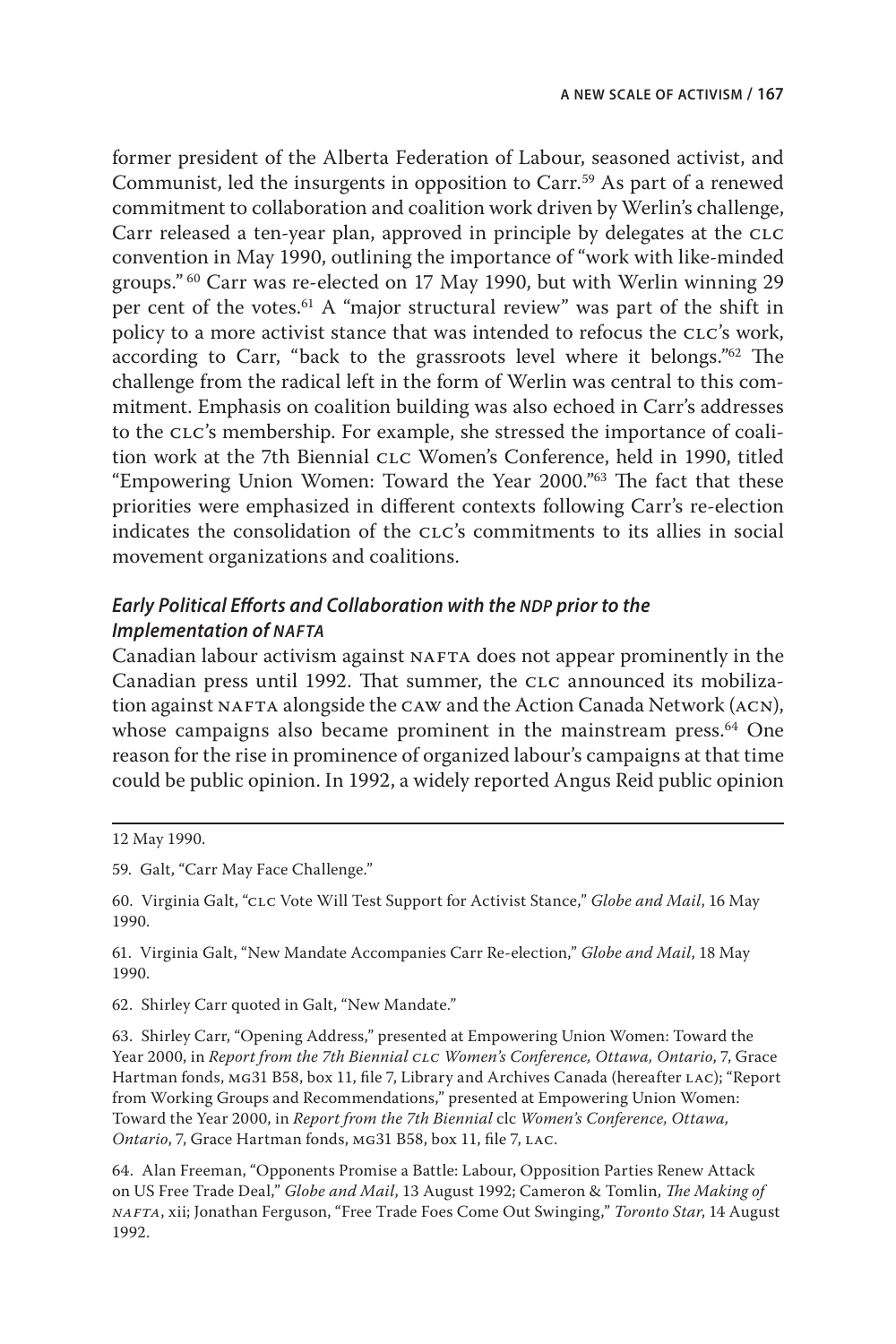poll of 1,509 Canadians, leaked by the Council of Canadians, indicated plummeting support for the deal: from 46 per cent in favour in February 1991 to 29 per cent by summer 1992.<sup>65</sup> Additionally, Canada was experiencing an economic contraction.66 Despite the beginning of economic recovery in 1992, that recovery was slow.<sup>67</sup> After the experience of the recession of the early 1990s, and given the fact that it had immediately followed the adoption of CUFTA, the Canadian public were likely disillusioned with further free trade agreements. With such a precipitous fall in the popularity of NAFTA, it is logical that unions and their coalition allies would seek to exploit the opportunity to capitalize on this trend in public opinion.

At this time, the CLC still largely viewed stopping the passage of NAFTA as something that could be done through lobbying, working with political allies, and blocking the deal in the House of Commons or the Senate.<sup>68</sup> For example, on 28 September 1990, Bruce Campbell, a senior economist for the CLC, and Nancy Richie, the CLC executive vice-president, spoke before the Standing Committee on External Affairs and International Trade.69 caw president Buzz Hargrove urged Members of Parliament to stall ratification of the deal until a federal election could be held.70 Hargrove warned Progressive Conservative Members of Parliament that ratifying NAFTA before an election could hurt their results in certain ridings. $71$ 

Canadian unions also sought to lobby sympathetic provincial NDP governments as a means of stopping, or at least obstructing, the passage of NAFTA. At the CLC's National Political Action Conference, attended by 500 activists, including delegates from the anti-free-trade coalition Common Frontiers,

65. "News Bulletins NAFTA Support Crashes," *Globe and Mail*, 4 July 1992; Deborah Dowling, "Free Trade: Support for New Deal 'Crashed,' Poll Says," *Ottawa Citizen*, 4 July 1992.

66. Robin W. Boadway & Joseph E. Stiglitz, *Economics and the Canadian Economy* (New York: W. W. Norton, 1994), 727; and Peter C. Newman, "The Non-Recovery that Stumps the Economists," *Maclean's*, 4 January 1993, 60.

67. Boadway & Stiglitz, *Economics and the Canadian Economy*, 727.

68. Freeman, "Opponents Promise a Battle."

69. John Bosley, *Minutes of the Proceedings and Evidence of the Standing Committee on External Affairs and International Trade, Responding Pursuant to Standing Order 108 (2) an Examination of the Canada - U.S. - Mexico Trade Negotiations*, Audrey McLaughlin fonds, R11545, box 18 (hereafter AMF), file 36, pp. 35-36, LAC.

70. Valerie Casselton, "Stall NAFTA till after Election, Union Urges," Vancouver Sun, 18 February 1993. Hargrove, who got involved with the United Auto Workers (UAW) through his employment at a Chrysler plant in Windsor, Ontario, was chairperson of shop stewards at his local before becoming a uaw staff member. Hargrove was Bob White's administrative assistant in the 1980s before White became president of the newly formed caw in 1985. Buzz Hargrove, Laying It on the Line: Driving a Hard Bargain in Challenging Times (Toronto: HarperCollins, 2009), 12, 15; Bob White, *Hard Bargains: My Life on the Line* (Toronto: McClelland & Stewart, 1987), 129.

71. Casselton, "Stall NAFTA."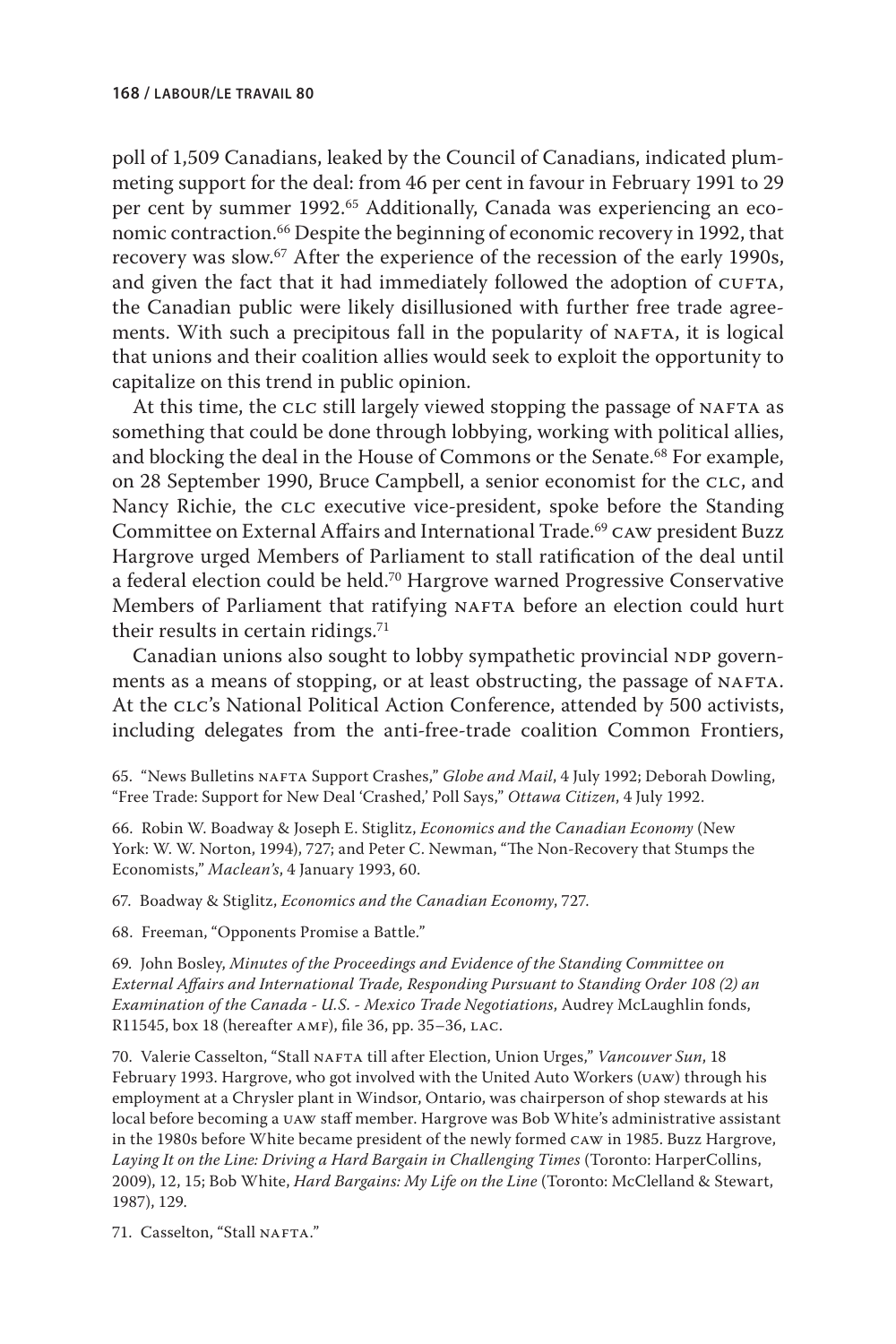activists identified the provincial and federal political process as crucial to fighting the deal.<sup>72</sup> The NDP was a powerful ally at the provincial level in British Columbia, Ontario, and Saskatchewan, where the party governed.73 Activist and economist Mel Watkins encouraged conference attendees to pressure NDP provincial governments to defy federal implementation of NAFTA.<sup>74</sup> Indeed, as early as 1992, organized labour's strategy gained traction; NDP provincial governments were among the early opponents of NAFTA in Canada.<sup>75</sup> Premiers Mike Harcourt of British Columbia, Bob Rae of Ontario, and Roy Romanow of Saskatchewan formed a powerful anti-NAFTA alliance, representing 50 per cent of the Canadian population and 65 per cent of Canadian exports.<sup>76</sup> Despite NAFTA's labour opponents having useful and sympathetic allies at the provincial level, NAFTA negotiations were taking place at the federal level. As such, unions looked to the 1993 federal election as the next political opportunity to defeat NAFTA.

Organized labour's political and electoral strategy remained one of the key elements of anti-NAFTA activism leading up to the 1993 federal election. As Mike Edwards noted in the national labour magazine *Our Times*, mobilizing public support for the NDP and halting the passage of NAFTA were at the core of organized labour's strategy.<sup>77</sup> The potential to block  $NAFTA$  in the House of Commons or the Senate prompted organized labour to focus its efforts on the federal government.78 In autumn 1993, the Public Service Alliance of Canada (PSAC) and the CAW arranged a protest as part of a 23-city anti-NAFTA tour, at which they erected a cardboard wall outside the office of Windsor West Liberal mp Herb Gray with the names of all of the companies that the psac and caw alleged to have been victims of outsourcing or closures as a result of free trade agreements.79 The action was organized in protest of Gray's absence from Parliament at the second reading on the agreement.<sup>80</sup> This was a result of the psac and caw recognizing the strategic importance of the 83 Liberal candidates elected in the 1988 federal election.<sup>81</sup> Some labour federations joined

- 72. Mike Edwards, "clc Action Plans," *Our Times*, March 1993, 14–15.
- 73. Tilly, *Contentious Politics*, 52.
- 74. Edwards, "clc Action Plans," 14–15.
- 75. Freeman, "Opponents Promise a Battle."
- 76. Ferguson, "Free Trade Foes."
- 77. Edwards, "clc Action Plans," 14–15.
- 78. Freeman, "Opponents Promise a Battle."
- 79. Sue Bailey, "Anti-NAFTA Tour Targets MP Gray," *Windsor Star*, 14 September 1993.
- 80. Bailey, "Anti-NAFTA Tour."

81. Energy, Mines, and Resources Canada, "Results of the 34th Federal Election November 21, 1988" (map), accessed 15 July 2017, [http://ftp.maps.canada.ca/pub/nrcan\\_rncan/raster/atlas/](http://ftp.maps.canada.ca/pub/nrcan_rncan/raster/atlas/eng/federal_election/mcr_0197.pdf) [eng/federal\\_election/mcr\\_0197.pdf.](http://ftp.maps.canada.ca/pub/nrcan_rncan/raster/atlas/eng/federal_election/mcr_0197.pdf)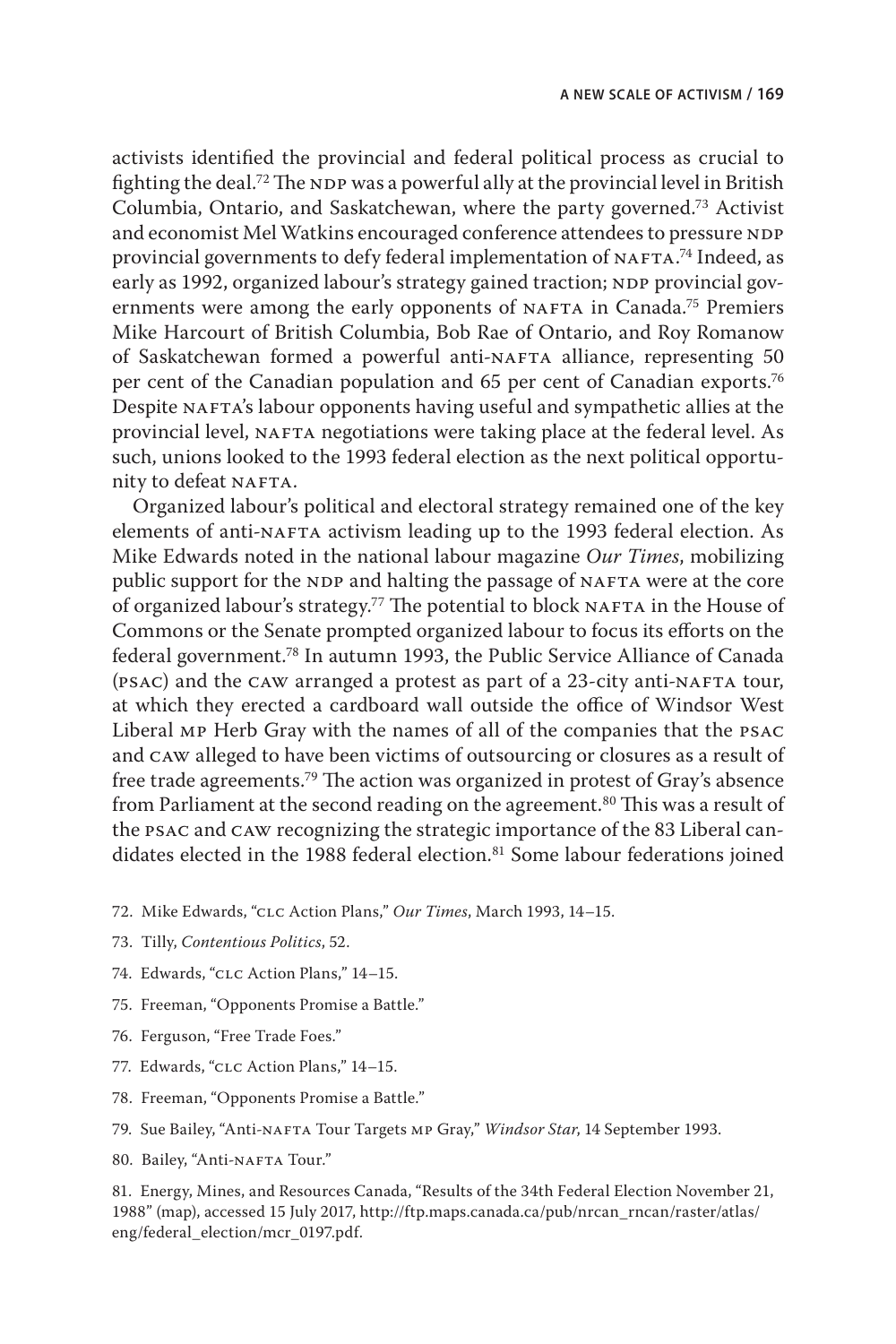forces with coalition allies, encouraging citizens to stop NAFTA in the electoral arena. The acn and the Alberta Federation of Labour launched a campaign urging voters to cast their ballots strategically, for only anti-free-trade candidates.<sup>82</sup> Though many unions sought to stop NAFTA through lobbying and elections, acts of protest also occurred during the period preceding the implementation of NAFTA.

In summer 1992, there was a surge in protest activity, yet even union protests were closely coordinated with and attended by NDP delegates. For example, on 7 October 1992, NDP MP for Essex-Windsor, Steve Langdon, CAW representative Larry Bauer, and federal NDP candidate for Windsor West, Emily Carasco, participated in a protest outside a Chrysler Canada minivan plant that was timed to coincide with Mulroney's endorsement of NAFTA alongside his Mexican and American counterparts.<sup>83</sup> The ACN also joined in condemning Mulroney's visit.<sup>84</sup> On 17 December 1992, as Mulroney conducted the ceremonial signing of NAFTA, ACN activists, including Tony Clarke, Maude Barlow, and CLC vice-president Jean-Claude Parrot, using visitors' passes given to them by opposition MPs, denounced the agreement.<sup>85</sup> Though in a few instances unions carried out protest activities without an NDP presence, the two groups were very much intertwined in the early stages of opposition to NAFTA.

#### **Political Alliance and Growing Tensions between Unions and the NDP**

The context in which organized labour and the NDP collaborated was one fraught with contradictions. Despite the fact that many Canadian unions continued to collaborate closely with the NDP, the 1988 federal election had led to considerable strain in the relationship between some unions and the party, particularly because of campaign strategy during that election.<sup>86</sup> This conflict was driven by a strategic gulf between NDP leadership and party brass and the party's grassroots supporters as well as allied unions.<sup>87</sup> The NDP lacked focus on the topic of free trade, driving a wedge between the party and its fellow free trade opponents in the Liberal Party.<sup>88</sup> Additionally, the NDP was harshly

82. Dave Pommer, "Voters Urged to Kill Trade Pact," *Calgary Herald*, 30 September 1993.

83. Sarah Sacheli, "Workers Give Short Shrift to Protest," *Windsor Star*, 8 October 1992.

84. Linda Diebel, "PM Denies Electioneering Charge: Ceremony 'Political Theatre,'" *Windsor Star*, 8 October 1992.

85. Ian Austen & John Lund, "Hecklers Disrupt NAFTA Signing," Calgary Herald, 18 December 1992.

86. Hugh Winsor, "The Left: Which Way to Turn? Part 2," *Globe and Mail*, 20 November 1989.

87. Judy Steed, *Ed Broadbent: The Pursuit of Power* (Markham: Penguin Books, 1989), xxxiii.

88. Steed, *Ed Broadbent*, xv, xxxiii; Martin Cohn, "Broadbent Takes One Last Shot at Deal: Rally on Main St. Concludes NDP's Anti-Free Trade Campaign," *Toronto Star*, 21 November 1988; "Whither the NDP" (editorial), *Toronto Star*, 16 October 1988.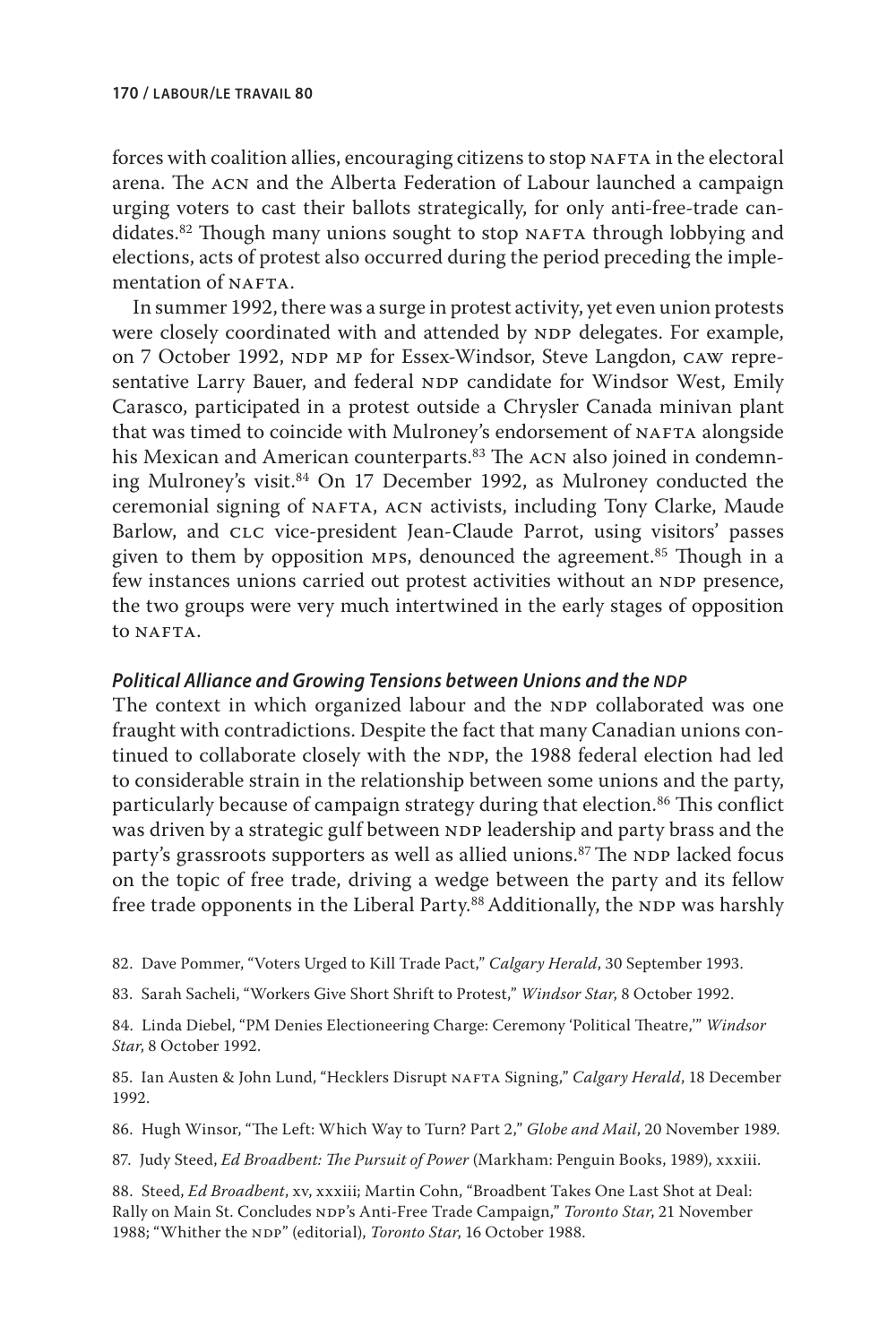criticized by some figures in the labour movement for placing a select group of senior mps and party hacks in charge of the 1988 campaign.89 Some individuals within the labour movement, such as John Fryer of the National Union of Public and General Employees and vice-president of the clc, considered severing all institutional links with the <code>NDP.</code><sup>90</sup> Bob White of the <code>caw</code> and Leo Gerrard of the United Steelworkers Canada (usw) both wrote public statements criticizing the NDP's handling of the 1988 election campaign.<sup>91</sup> After the election, Sam Gindin of the caw also stressed the need for a critical reassessment of the relationship between organized labour and the NDP at a more fundamental level than electoral strategy.<sup>92</sup> In spite of these tensions, the CLC invested heavily in mobilizing support for the NDP in the early 1990s. Research staff from the USW and the CLC helped the NDP with the development of their political platform.<sup>93</sup> Additionally, the CLC's political action director was one of several CLC representatives sitting on the NDP's Strategy and Election Planning Committee.<sup>94</sup> Despite the maintenance of close ties, a second crisis was brewing as the 1993 federal election approached, namely, a critical opportunity to end Canada's commitment to NAFTA.

# **Collapse of a Political Opportunity: Labour and** *NDP* **Tensions** *before the 1993 Federal Election*

During the 1993 election, federal NDP leader Audrey McLaughlin promised to use the six-month provision in CUFTA to end the agreement, repeatedly aired concerns regarding NAFTA, and appeared to be an ideal ally for Canadian organized labour on trade issues.95 That being said, political feuds between provincial NDP governments and organized labour exacerbated existing tensions

89. Linda Diebel, "Broadbent Blamed for Election Failure," *Toronto Star*, 7 December 1988.

90. Winsor, "The Left."

91. Bob White signed his first United Auto Workers (uaw) membership card in February 1951 and quickly rose through the ranks, becoming the uaw's Canadian director in 1978. White was instrumental in the caw's separation from the uaw in 1985 in order to take a less compromising approach to bargaining. White, *Hard Bargains*, 13, 142.

92. Sam Gindin to Bob White, 6 December 1988, Daniel Benedict fonds, R12411, box 48, file 12, lac. Economist Sam Gindin was a prominent figure within the caw who served as head of its research department. Vanessa Lu, "The Shy Man Who Shaped Workers' Windfalls: Strategist Sam Gindin Helped Auto Workers Keep Wages," *Toronto Star*, 24 January 2000.

93. Bob Baldwin & Andrew Jackson, "Policy Analysis by the Labour Movement in a Hostile Environment," Working Paper 41, School of Policy Studies, Queen's University, 2005, 21, [http://www.queensu.ca/sps/sites/webpublish.queensu.ca.spswww/files/files/Publications/](http://www.queensu.ca/sps/sites/webpublish.queensu.ca.spswww/files/files/Publications/workingpapers/41.pdf) [workingpapers/41.pdf.](http://www.queensu.ca/sps/sites/webpublish.queensu.ca.spswww/files/files/Publications/workingpapers/41.pdf)

94. Alan Whitehorn, "The NDP's Quest for Survival," in Alan Frizzell, Jon H. Pammett & Anthony Westell*,* eds., *The Canadian General Election of 1993* (Ottawa: Carleton University Press, 1994), 44.

95. Audrey McLaughlin to editor of *Financial Post*, 3 December 1991, AMF, file 38, LAC.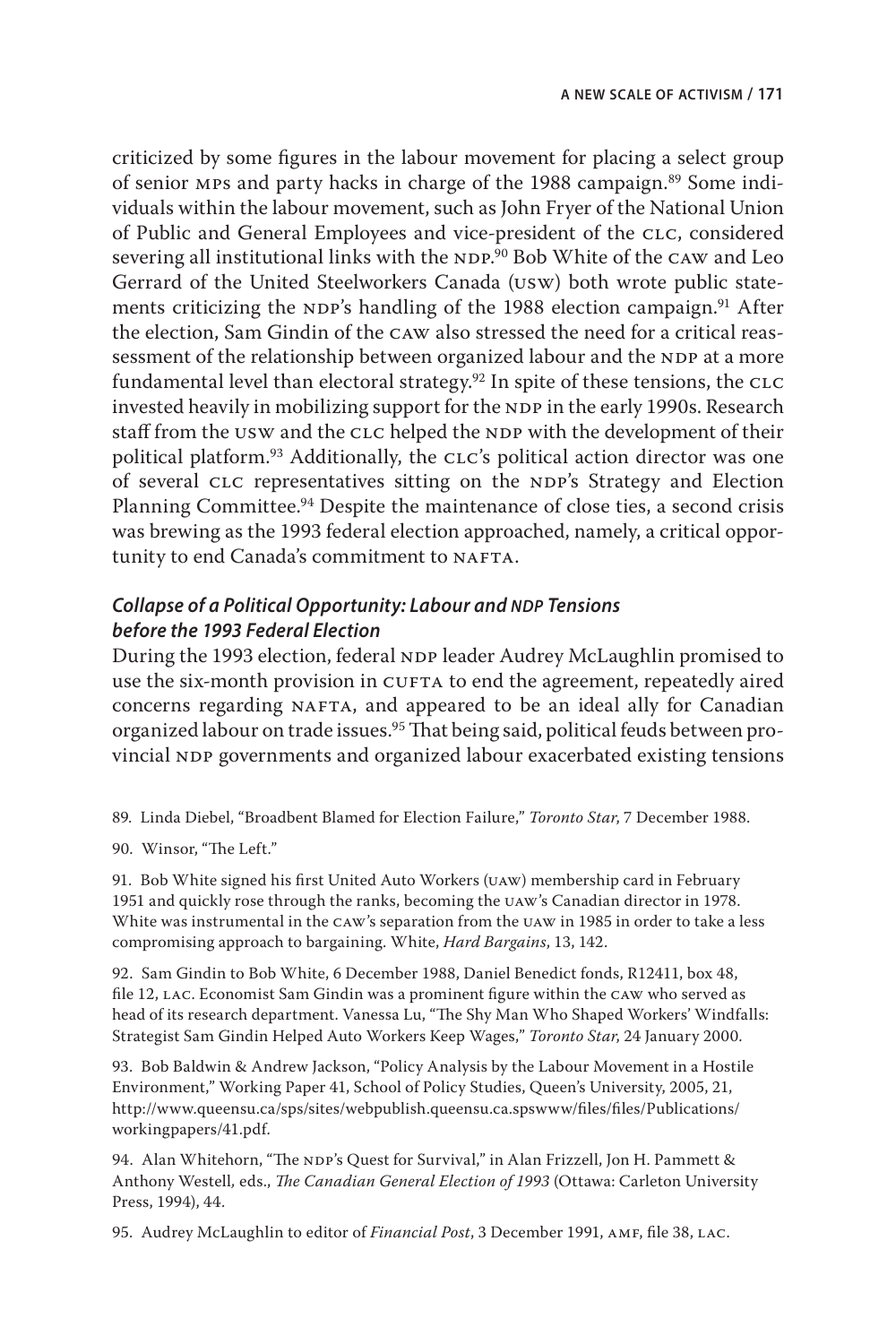at a politically crucial moment. The central cause of disillusionment was the NDP provincial governments' acceptance of neoliberal policies.<sup>96</sup> In January 1993, executives of the clc intervened, requesting a closed door session with all three NDP premiers.<sup>97</sup> This closed door session involved a frank and harsh condemnation of provincial policies that the CLC perceived to be damaging to the party's popularity among its rank-and-file members.<sup>98</sup> With open hostilities surfacing between the NDP and its allies among organized labour, many commentators predicted trouble for the federal NDP.<sup>99</sup> This rift in the labour-NDP relationship was the second to surface in a span of just five years and occurred at the worst possible strategic moment for those seeking to block NAFTA through electoral means. The party managed to attain just 6.9 per cent of the popular vote in the 1993 federal election.<sup>100</sup>

Not only were these tensions damaging to the federal NDP, but they also sparked renewed debate within organized labour on the tactical wisdom of supporting the party in the first place. In a 1993 article for *Our Times*, Hargrove stated that the caw "cannot simply leave politics to the government we elected."101 In the summer of 1993, the caw's 400-member governing council made three important decisions: to cease supporting any NDP members of provincial parliament who had voted for the social contract; to limit riding association donations to the minimum level required for membership; and most importantly, as identified by Leslie Pape, "to [build] ties with other social movements in an effort to assemble a pressure group that could

96. Bob Hebdon, "Collective Bargaining: Public Sector Restructuring under the Ontario Social Contract, 1993–1996," *Industrial and Labour Relations Review* 52, 2 (1999): 196–212; Kevin Ward, "Social Contract Is Suicide for Premier Rae," *Kitchener-Waterloo Record*, 4 August 1993; William Walker, "\$2 Billion Will Be Cut, Rae Vows," *Toronto Star*, 5 June 1993.

97. Bob Rae, *From Protest to Power: Personal Reflections on a Life in Politics* (Toronto: Viking, 1996), 206.

98. Rae, *From Protest to Power*, 206.

99. Mike Trickey, "Rae a Millstone for McLaughlin," *Windsor Star*, 11 March 1993.

100. Parliament of Canada, "Electoral Results by Party," updated 22 October 2015, Library of Parliament, [http://www.lop.parl.gc.ca/ParlInfo/compilations/ElectionsAndRidings/](http://www.lop.parl.gc.ca/ParlInfo/compilations/ElectionsAndRidings/ResultsParty.aspx) [ResultsParty.aspx.](http://www.lop.parl.gc.ca/ParlInfo/compilations/ElectionsAndRidings/ResultsParty.aspx) The rift between organized labour and the NDP, however, is only one of many factors that led to the decimation of the party in the 1993 federal election and the triumph of supporters of NAFTA. NDP support for the Charlottetown Accord also contributed to a loss of NDP support, because of the decisive rejection of the accord by the Canadian public and the perception of participating parties as "establishment" parties. The rise of the Bloc Québecois and the Reform Party also problematized the NDP's 1993 campaign. Alan Frizzell, Jon H. Pammett & Anthony Westell, "Introduction," in Frizzell, Pammett & Westell, eds., *Canadian General Election of 1993, 4*; Whitehorn, "NDP's Quest for Survival," 43.

101. Buzz Hargrove, "Desperately Seeking the NDP," Our Times, March 1993, 17-18; Laura Fowlie, "Tough-Talking Hargrove Touted as Likely to Succeed Bob White Heir Apparent to caw Presidency?," *Financial Post*, 3 January 1992.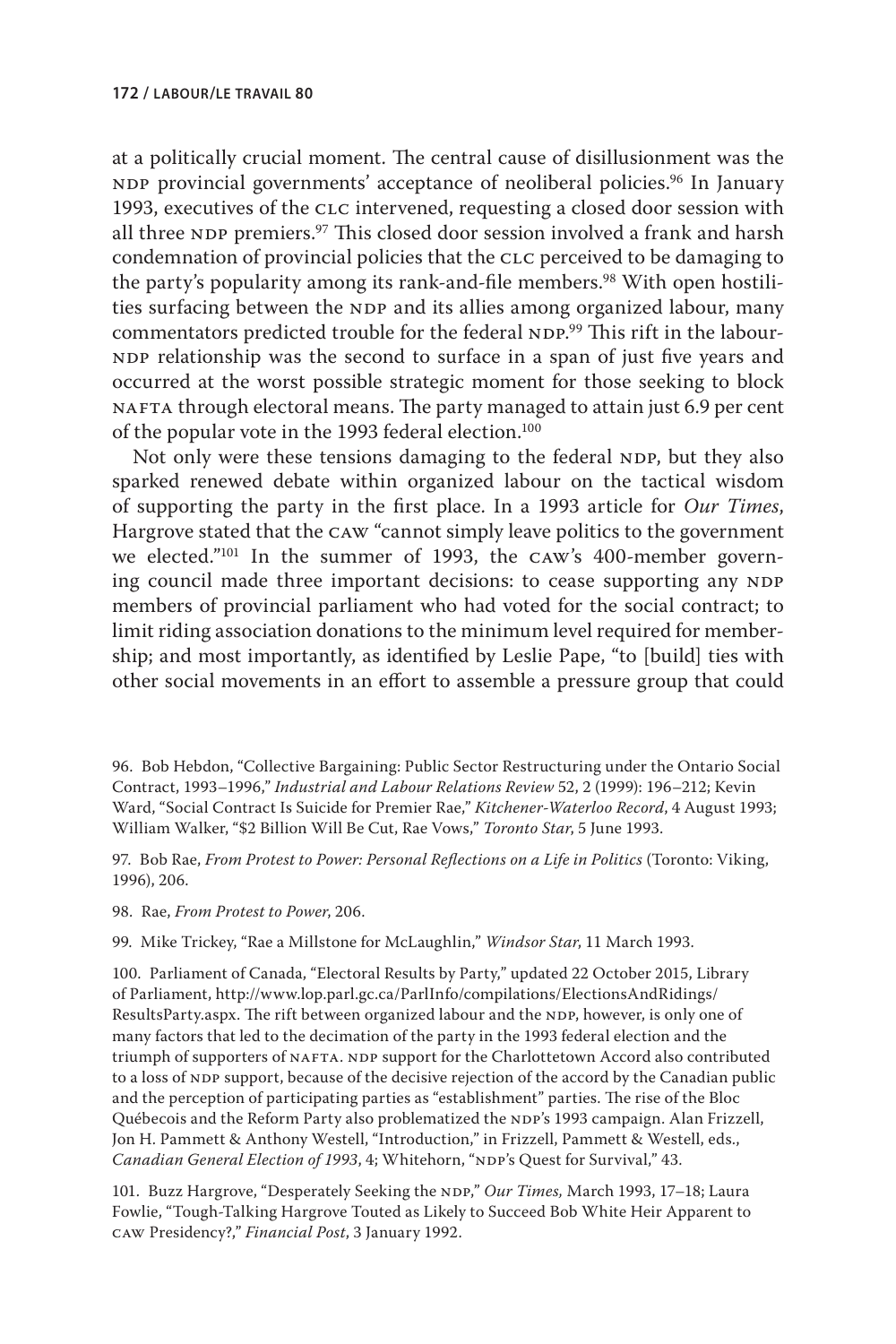push government and the NDP to the left."<sup>102</sup> With the conclusion of the 1993 federal election and the failure of blocking NAFTA through political means, some Canadian unions – recognizing the failure of previous tactical methods and the sheer scale of change taking place – sought to resist neoliberalism on a transnational basis.

# **A Transnational Turn? The Expansion of Labour Solidarity across Borders**

#### *The caw and the flatim: An Emerging Alliance*

The close involvement of the caw with the Federación Latinoamericana de Trabajadores de las Industrias Metalúrgicas, Mecanicas y Mineras (FLATIM) was one of the most prominent instances of cross-border solidarity undertaken in the immediate aftermath of the implementation of NAFTA. FLATIM was founded on 10–11 July 1991, but had been in development since the 1989 International Metalworkers' Federation (imf) world congress in Copenhagen.103 From the very beginning, the caw observed the federation with interest, issuing a report on the founding congress and planning to send White as a delegate (although he was ultimately unable to attend).104 Economic integration was the main item on the agenda at  $FLATIM's$  founding congress.<sup>105</sup> One of the stated goals of the congress was to "achieve harmonization and similar standards in the handling of social problems and labour questions."<sup>106</sup> Though the CAW's preliminary interest in FLATIM had preceded the implementation of NAFTA, this interest expanded and deepened afterward.

By 1994, the year in which NAFTA was implemented, FLATIM represented 2.7 million workers from sixteen Latin American states; it had almost doubled its membership from 1991 to 1995.<sup>107</sup> Given the fact that 430 million out of 460 million Latin Americans lived under either the Andean Pact or Mercosur in 1995, the challenge of regional integration was on the agenda once again, but

102. Leslie Paip, "The NDP Has Lost a Devoted Ally in the Canadian Auto Workers," *Toronto Star*, 28 August 1993.

103. Dan Benedict, "Report on the Founding Congress of F.L.A.T.I.M. (The Latin American Federation of Metal, Mechanical, and Mine Workers)," 1991, Daniel Benedict fonds, R12411, box 49 (hereafter  $DBF$ ), file 21, p. 1, LAC.

- 104. Benedict, "Report," 1.
- 105. Benedict, "Report," 2.
- 106. Benedict, "Report," 1.

107. Dan Benedict, "With the Latin American Metalworkers in July, 1995," n.d. DBF, file 6, p. 3, LAC; Liberacion: Latin American Federation of Metal Machine, and Mine Workers, "FLATIM Proposes Globalization of Union Action and Solidarity to Face Globalization of the Economy," n.d., DBF, file 6, pp. 5, 6, 9, LAC; Dan Benedict to Buzz Hargrove, June–July 1995, DBF, file 1, LAC.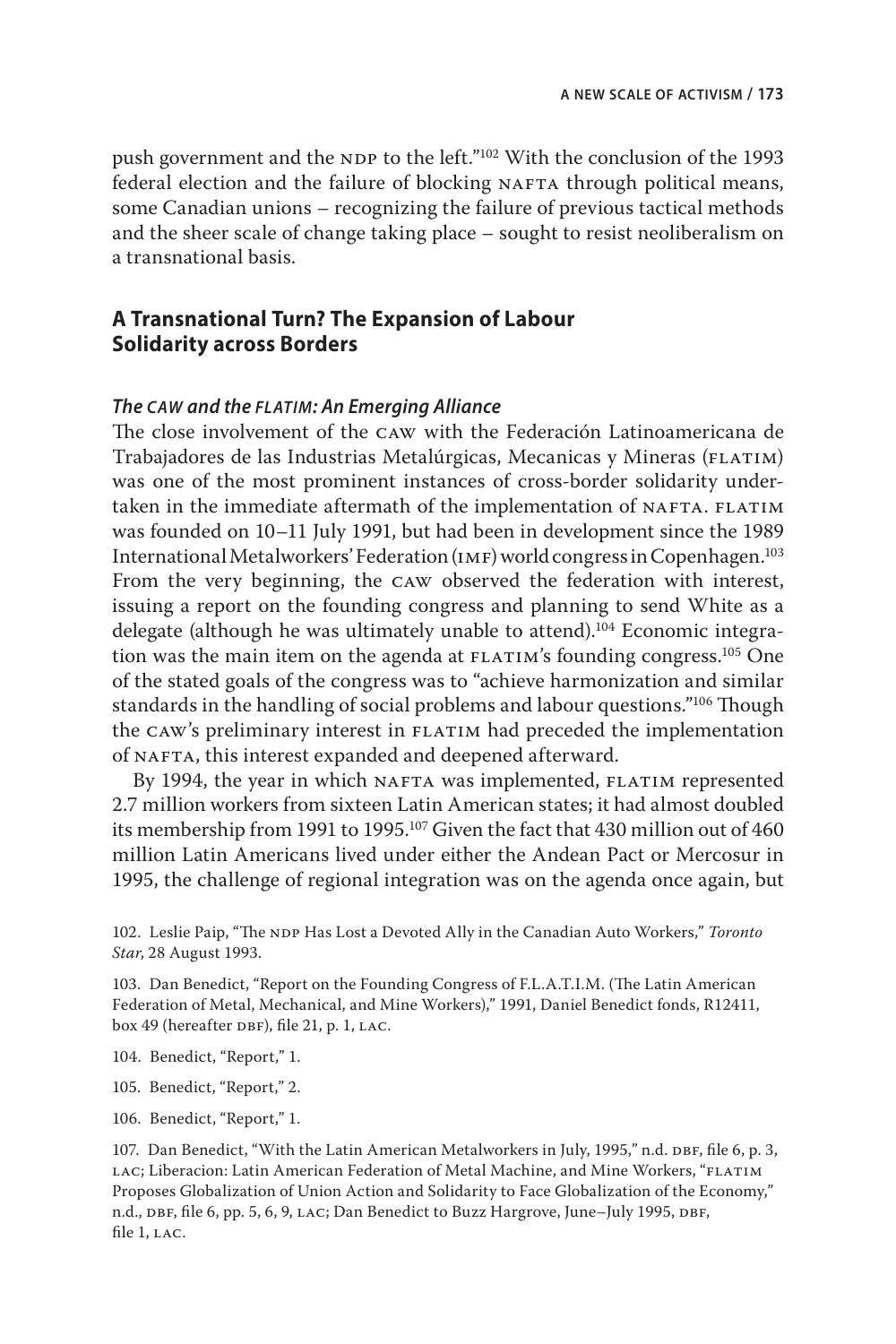this time, a CAW delegation was present and proposals were more nuanced.<sup>108</sup> Hargrove attended the second FLATIM congress and was a fitting representative because of his extensive background in international solidarity and human rights work, particularly in Latin America, with the caw. 109 In the 1994 Declaration of Santo Domingo, FLATIM introduced hemispheric policy objectives, including free trade agreement social clauses and continental and hemispheric engagement.<sup>110</sup> Two items in the Declaration of Santo Domingo addressed particular priorities for the labour movement in Latin America in the face of regional integration:

Effective participation in the integration process of the region: The organized workers should participate actively in the process designed for the formulation of large economic spaces (MERCOSUR, Andean Pact, NAFTA), for this is the most effective guaratee [sic] to provide them with the necessary social contract and thereby avoid that these integration processes lead to the loss of jobs, in any of the signatory countries.<sup>111</sup>

By "contract," the declaration refers to a Latin American social clause. In a memo to Hargrove in the summer of 1995, labour activist Dan Benedict confirms this objective, stating, "Major trade union goal is to get a pro-labour 'Social Clause' into the pacts."112 Benedict worked with the Congress of Industrial Organizations, the imf, the uaw, and the caw and did extensive international solidarity work throughout his career.<sup>113</sup> The idea of the social clause was largely inspired by the 1992 adoption of the European Social Charter.114 That said, it was also part of a broader debate at the time regarding the possibility of a social clause for the GATT or its successor, the World Trade Organization.<sup>115</sup> In fact, free trade opponents in all three NAFTA countries looked to the European Social Charter as a model for alternatives because of its perceived emphasis on social justice, workers' rights, continental uniformity, and compensatory investment policies to reduce inequality between states.<sup>116</sup>

108. Liberacion, "FLATIM Proposes Globalization," 5, 6, 9; Benedict to Hargrove, June–July 1995, LAC.

- 109. Fowlie, "Tough-Talking Hargrove"; Liberacion, "FLATIM Proposes Globalization," 6.
- 110. Liberacion, "FLATIM Proposes Globalization," 6, 9, 10.
- 111. Liberacion, "FLATIM Proposes Globalization," 10.
- 112. Benedict to Hargrove, June–July 1995, DBF, file 1, LAC.
- 113. Allison Lawlor, "Global Advocate for Workers' Rights," *Globe and Mail*, 15 October 2003.

114. Pharis J. Harvey, "Prepared Statement by Pharis J. Harvey, Executive Director, International Labor Rights, Education, and Research Fund Before the Hearing of the Ways and Means Committee U.S. House of Representatives on the Proposed U.S.–Mexico Free Trade Agreement," 1991, AMF, file 46, LAC.

115. Jan Orbie & Lisa Tortell, "From the Social Clause to the Social Dimension of Globalization," in Jan Orbie & Lisa Tortell, eds., *The European Union and the Social Dimension of Globalization: How the EU Influences the World* (New York: Routledge, 2009), 6.

116. Manfred McDowell, "nafta and the EC 'Social Dimension,'" *Labor Studies Journal* 20, 1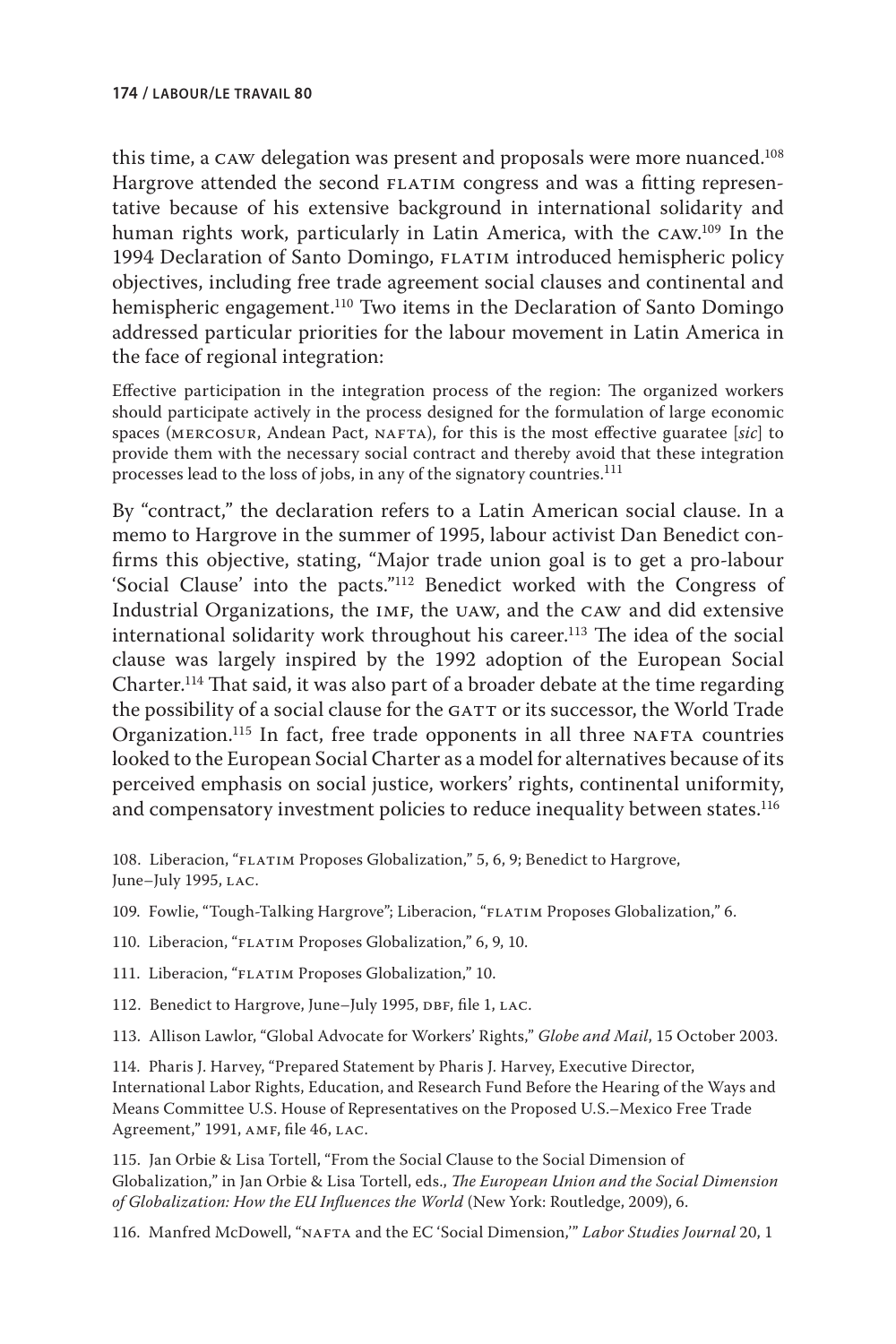On the surface, some of these objectives would appear to have been achieved with the North American Agreement on Labour Cooperation (NAALC). Unions in Canada and the United States, however, were not satisfied, having rejected the NAALC early in the development of NAFTA because they were reluctant to accept compromise when more concrete measures could be won.<sup>117</sup> The naalc was also less appealing to organized labour, given Jean Chrétien and Carlos Salinas's rejection of sanctions to enforce its provisions.118 Additionally, labour law in Canada is under provincial and not federal jurisdiction; therefore, the NAALC applies only to provinces that are signatories.<sup>119</sup> Following the signing and implementation of NAFTA, most Canadian unions, including the caw, viewed the naalc as insufficient to warrant promotion or participation. Instead, the caw, at the second flatim congress in 1995, promoted the attainment of strong enforcement mechanisms and warned against NAFTA side accords, which it described as being "strictly for decoration only" with "no credibility."120 One year later, a clc document echoed this sentiment, stating that the NAALC was "almost imperceptible" and designed to divert criticism.<sup>121</sup> The CAW and CLC shared their experiences resisting NAFTA with their regional counterparts. Additionally, the CAW and CLC shared their experiences with the effects, or lack thereof, of the agreement's side accords following its implementation. These experiences are evident in the policy objectives shared by the clc and the caw with their Latin American counterparts and in the caw's stance on the naalc.

#### *nafta Expansion to Chile: A New Front*

By the mid-1990s, international visits between Canadian unions and their Latin American counterparts, which had previously been focused mainly on Mexico, expanded to include Chile. As Chile's absorption into NAFTA became an increasingly realistic possibility, unions, particularly the caw, directed their efforts toward blocking NAFTA's expansion and building connections with their Chilean counterparts. The caw's collaboration with Chilean unions was slow to develop. Chilean officials expressed interest in joining NAFTA as early as 1991; however, Chilean officials were awaiting the final results of

119. Ian Robinson, "The NAFTA Labour Accord in Canada: Experience, Prospects, and Alternatives," *Connecticut Journal of International Law* 10, 2 (1995): 476.

120. Canadian Auto Workers, "North American Free Trade and Canadian Workers," n.d., DBF, file 5, LAC.

121. Canadian Labour Congress, *Challenging "Free Trade" in the Americas: Building Common Responses*, n.d., DBF, file 3, p. 9, LAC.

<sup>(1995): 30–48.</sup>

<sup>117.</sup> Kay, *nafta*, 9.

<sup>118. &</sup>quot;Canada Won't Support Sanctions to Enforce Standards in NAFTA," Montreal Gazette, 26 May 1993; Robert G. Finbow, *The Limits of Regionalism: NAFTA's Labour Accord* (Aldershot, England: Ashgate, 2006), 53, 60, 61.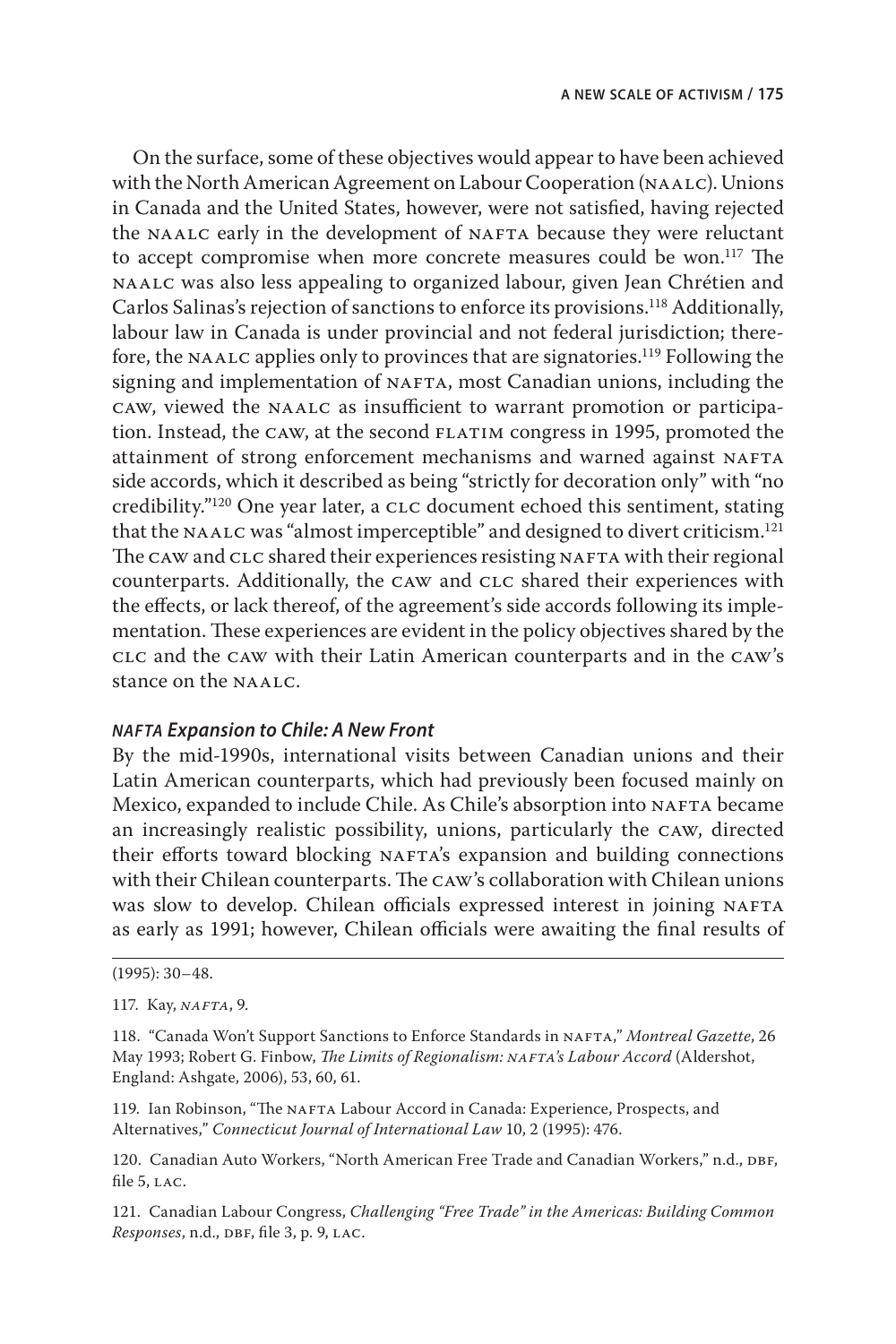NAFTA negotiations.<sup>122</sup> It naturally follows that the first priority for Canadian unions like the caw was to prevent the agreement from materializing in the first place. Following the passage of NAFTA, concerted efforts were made to establish ties with like-minded Chilean unions. A 7 July 1995 memo sent from Benedict to Hargrove indicates that the caw sought to establish relations with unions including the Chilean Copper Workers' Federation and the electrometallurgical union Confederación de Trabajadores Electrometalúrgicos, whose president, Salvador Castro, had been in communication with Benedict via phone.<sup>123</sup> In documents pertaining to the second congress of FLATIM, held on 27 July 1995 in Buenos Aires, Benedict discussed future collaboration in light of the expansion of <code>NAFTA. $^{124}$ </code> After its passage, the <code>CAW</code> sought to work with its Chilean counterparts to halt  $NAFTA's$  expansion.<sup>125</sup>

#### *The naalc: Failure or Opportunity?*

The passage of NAFTA also opened up an entirely new array of institutions and mechanisms that were used by organized labour. Despite the obvious shortcomings of the NAALC and the almost unanimous rejection of the side accord by organized labour in NAFTA countries, some predicted its usefulness to organized labour while NAFTA was still in its infancy and while the NAALC had only begun to be utilized. Authors such as Steven Herzenberg, Jonathan Graubart, and Robert G. Finbow saw potential opportunities for social movements in the NAALC, and indeed, these opportunities arose.<sup>126</sup>

Canadian unions' active participation in National Administrative Office (nao) submissions under the naalc did not begin until 15 December 1997, which was three years after the first submission filed under the labour accord.<sup>127</sup> In fact, some scholars, including Parbudyal Singh, suggest that unions were

122. Linda Diebel, "US Senate Opens Door to Trade Talks," *Toronto Star*, 25 May 1991; "Chile Wants to Join Free-Trade Group, Official Says," *Montreal Gazette*, 29 May 1991.

123. Salvador Castro was also an IMF liaison. Benedict to Hargrove, June–July 1995, LAC; Daniel Benedict, "Draft Program Chile. Notes on Phone Call from Salvador Castro, Santiago," n.d., DBF, file 1, p. 1, LAC.

124. Benedict, "With the Latin American Metalworkers," 1.

125. The expansion of NAFTA to Chile was defeated in 1997 in the US Congress, but since these events were largely a domestic matter in which Canadian unions had limited involvement, it is beyond the scope of this paper. Finbow, *Limits of Regionalism*, 244.

126. Stephen Herzenberg, *Calling Maggie's Bluff: The NAFTA Labor Agreement and the Development of an Alternative to Neoliberalism* (Orono: Canadian-American Centre, University of Maine, 1996), 1, 9, 13; Graubart, *Legalizing Transnational Activism*, 54, 93, 5; Finbow, *Limits of Regionalism*, 220, 223, 231, 233.

127. United States nao Submission 940002, "In re: General Electric Company: Submission and Request for Review," United States Department of Labor, 14 February 1994, 17, [https://www.](https://www.dol.gov/ilab/submissions/pdf/US_940002_GE_submission.pdf) [dol.gov/ilab/submissions/pdf/US\\_940002\\_GE\\_submission.pdf;](https://www.dol.gov/ilab/submissions/pdf/US_940002_GE_submission.pdf) US nao Submission 940001, "In re: Honeywell, Inc.: Complaint," United States Department of Labor, 14 February 1994, 7, [https://www.dol.gov/ilab/submissions/pdf/us\\_940001\\_honeywell\\_submission.pdf.](https://www.dol.gov/ilab/submissions/pdf/us_940001_honeywell_submission.pdf)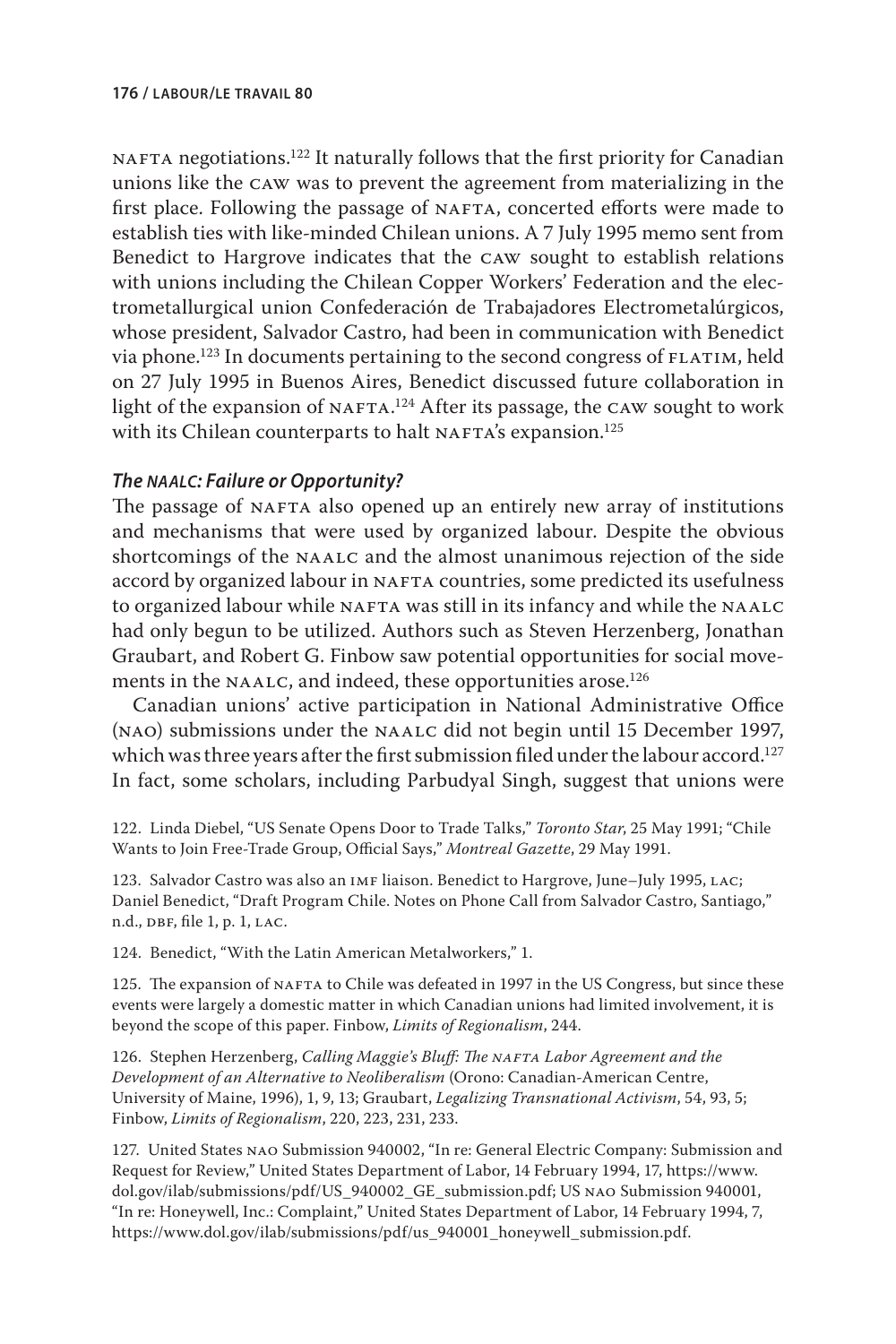limited by their utter rejection of NAFTA, which is reflected in the late usage of the naalc by Canadian unions.128 The submission in question was to the US nao and filed by a large number of organizations, including the caw, the usw Canadian National Office, usw Local 6363 in Sudbury and usw Local 3950 in Mississauga (each representing Echlin Incorporated workers), and the u $E^{129}$  The submission was filed against Mexico's government-affiliated Confederación de Trabajadores de México (CTM) and Echlin Incorporated.<sup>130</sup> Mexican labour groups and coalitions such as the Frente Auténtico del Trabajo (FAT) and the Red Mexicana de Acción Frente al Libre Comercio (RMALC) also participated in the submission.<sup>131</sup>

Submitters argued that the grievance had been filed due to "the failure of Mexican authorities to guarantee the rights of workers to freely organize an independent union at a plant in Ciudad de los Reyes, Mexico."<sup>132</sup> FAT affiliate Sindicato Trabajadores de la Industria Metal-Mecánica (STIMAHCS) in 1996 began an organizing drive at a plant affiliated with the Echlin corporation in Reyes and in May 1997 petitioned a Conciliation and Arbitration Board (cab) for the right to administer contracts on behalf of employees of an Echlin affiliate.<sup>133</sup> The submitters claimed that the CAB worker representative's  $CTM$ affiliation was a conflict of interest that prevented a fair ruling.<sup>134</sup> They also claimed that stimahcs sympathizers faced surveillance, threats (including death and rape threats), and violent attacks by CTM assailants organized by the Echlin affiliate's management.135

128. Parbudyal Singh, "nafta and Labor: A Canadian Perspective," *Journal of Labor Research* 23, 3 (2002): 442.

129. US nao Submission 9703, "Public Communication on Labor Law Matters Arising in Mexico: Election Contest between Government and Independent Unions," United States Department of Labor, 15 December 1997, 1, [https://www.dol.gov/ilab/submissions/pdf/US\\_97-](https://www.dol.gov/ilab/submissions/pdf/US_97-03_ITAPSA_submission.pdf) [03\\_ITAPSA\\_submission.pdf.](https://www.dol.gov/ilab/submissions/pdf/US_97-03_ITAPSA_submission.pdf)

- 130. US nao Submission 9703, 1.
- 131. US nao Submission 9703, 6–7.
- 132. US nao Submission 9703, 1.
- 133. US nao Submission 9703, 11.
- 134. US nao Submission 9703, 11–12.

135. US nao Submission 9703, 1, 12, 14, 20–23, 25, 36. US nao Submission 9703 was not the only submission related to the ITAPSA plant in Reyes la Paz; the first NAO submission filed with the Canadian NAO, CAN 98-1, also addressed this issue. CAN 98-1 was filed by the CLC, the uswa Canadian office, the caw, and the fat among 48 labour and ngos. This submission was also filed regarding the 9 September 1997 vote on representation held at the ITAPSA plant. This submission was accepted by the Canadian nao on 4 June 1998, months after US nao Submission 9703 was filed. Human Resources Development Canada, "Review of Public Communication can 98-1 (Part I): Report Issued Pursuant to the North American Agreement on Labour Cooperation" (Ottawa 1998), i, 7, 43, [https://www.canada.ca/en/employment](https://www.canada.ca/en/employment-social-development/services/labour-relations/international/agreements/naalc/1998-1a.html)[social-development/services/labour-relations/international/agreements/naalc/1998-1a.html;](https://www.canada.ca/en/employment-social-development/services/labour-relations/international/agreements/naalc/1998-1a.html) US Department of Labor, "Submissions under the North American Agreement on Labor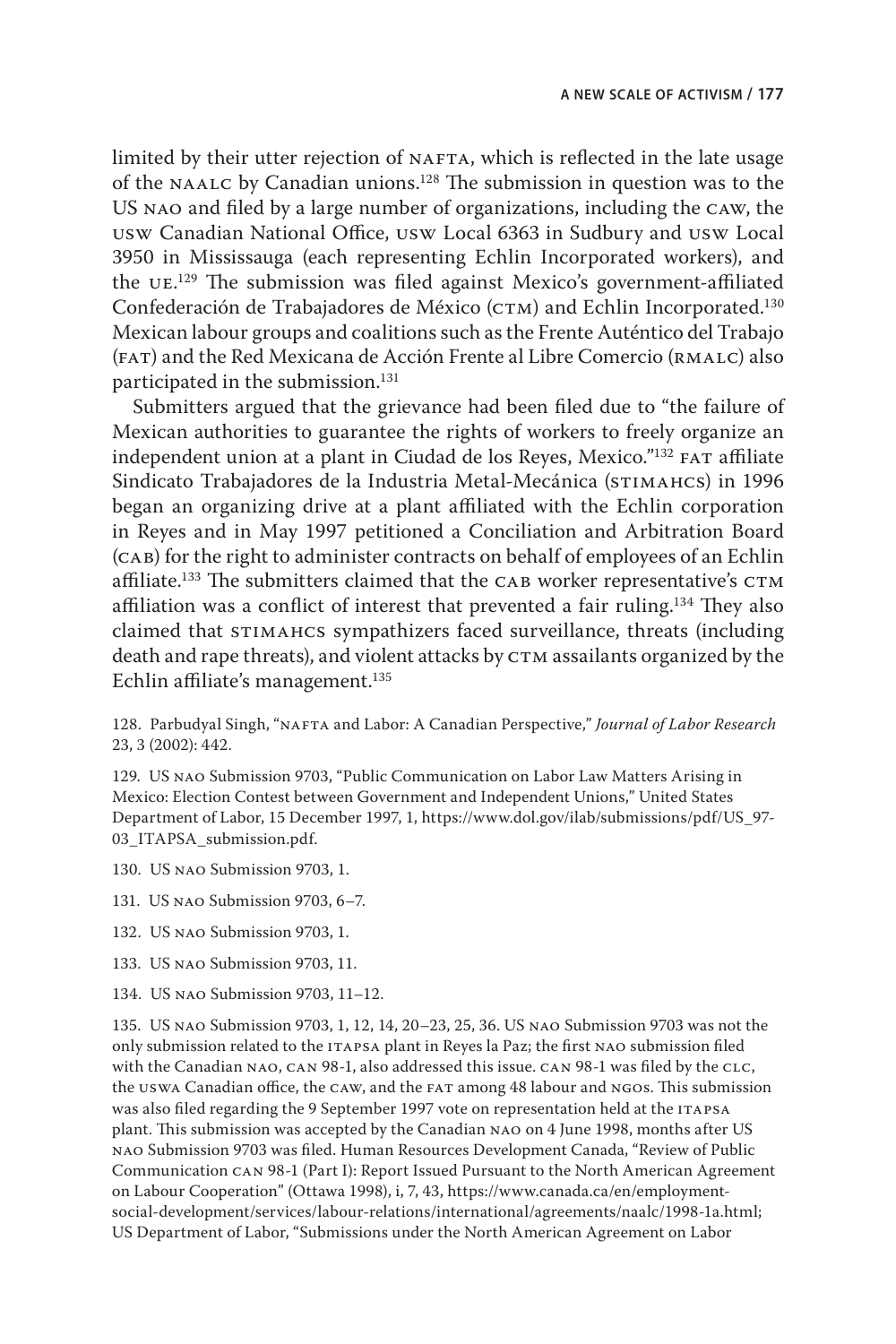What is significant about US nao Submission 9703 and Canadian nao Submission can 98-1 is the broader context in which these grievances were submitted. Echlin was a multinational corporation existing in all three NAFTA countries, laying the groundwork for transnational unity and collaboration. Eleven unions were involved in the ue-initiated Echlin/Dana Workers' Alliance in all three NAFTA countries, including the American and Canadian  $\sigma$ usw, the  $\sigma$ uaw and  $\sigma$ aw, and the  $\sigma$  Fa $\tau$ . Transnational collaboration is evident in all stages of the grievance's submission. In fact, on 5 November 1998, three Mexican workers visited Ottawa for hearings on the labour abuses being committed at the Echlin affiliate's plant.137 Robin Alexander, ue director of international affairs, assisted the workers with the preparation of their testimony.<sup>138</sup> Present at the hearing were Benedicto Martinez, STIMAHCS general secretary and national fat coordinator; Dick Martin, secretary treasurer of the CLC; Lawrence McBreatry of the USW Canada; and representatives from the caw. 139

US nao Submission 9703 and Canadian nao Submission can 98-1 were also the most decisive nao rulings in favour of organized labour at the time, validating the workers' struggle to freely organize.<sup>140</sup> The Public Report of Review found that workers were not afforded protections guaranteed under the Mexican constitution and federal labour law, that the CAB had violated workers' right to form an independent union, and that "workers engaged in lawful organizational and informal activities outside a workplace were subjected to physical attack by persons associated with the established union at the plant and in the presence of company officials."141 The Canadian nao's report was also submitted after the American nao had submitted its own report on the issue.142 Similar to the US report, the Canadian nao found

Cooperation (naalc)," accessed 27 August 2015, [http://www.dol.gov/ilab/trade/agreements/](http://www.dol.gov/ilab/trade/agreements/naalc.htm) [naalc.htm.](http://www.dol.gov/ilab/trade/agreements/naalc.htm)

136. United Electrical, Radio, and Machine Workers (ue), "Mexican Workers Tell of Safety Hazards," *ue News*, November 1998, [http://www.ranknfile-ue.org/uen\\_1198\\_echlin.html;](http://www.ranknfile-ue.org/uen_1198_echlin.html) Ian Thomas Macdonald, "NAFTA and the Emergence of Continental Labour Cooperation," *American Review of Canadian Studies* 33, 2 (2003): 186.

137. ue, "Mexican Workers."

138. ue, "Mexican Workers."

139. ue, "ue Calls for Action on Echlin's Rights Abuses," *ue News*, October 1998, [http://www.](http://www.ranknfile-ue.org/uen_1098_echlin.html) [ranknfile-ue.org/uen\\_1098\\_echlin.html.](http://www.ranknfile-ue.org/uen_1098_echlin.html)

140. ue, "US Government Backs Labor Alliance in Complaint on Mexican Unionbusting," *UE News*, August 1998, [http://www.ranknfile-ue.org/uen\\_0898\\_nao.html.](http://www.ranknfile-ue.org/uen_0898_nao.html)

141. US Department of Labor, Bureau of International Labor Affairs, US National Administrative Office, *Public Report of Review of nao Submission No. 9703* (Washington, DC, 31 July 1998; revised 21 August 1998), 70, [https://www.dol.gov/ilab/reports/pdf/US\\_97-](https://www.dol.gov/ilab/reports/pdf/US_97-03_ITAPSA_report.pdf) [03\\_ITAPSA\\_report.pdf.](https://www.dol.gov/ilab/reports/pdf/US_97-03_ITAPSA_report.pdf)

142. "Public Communications Submitted to the Canadian National," Secretariat of the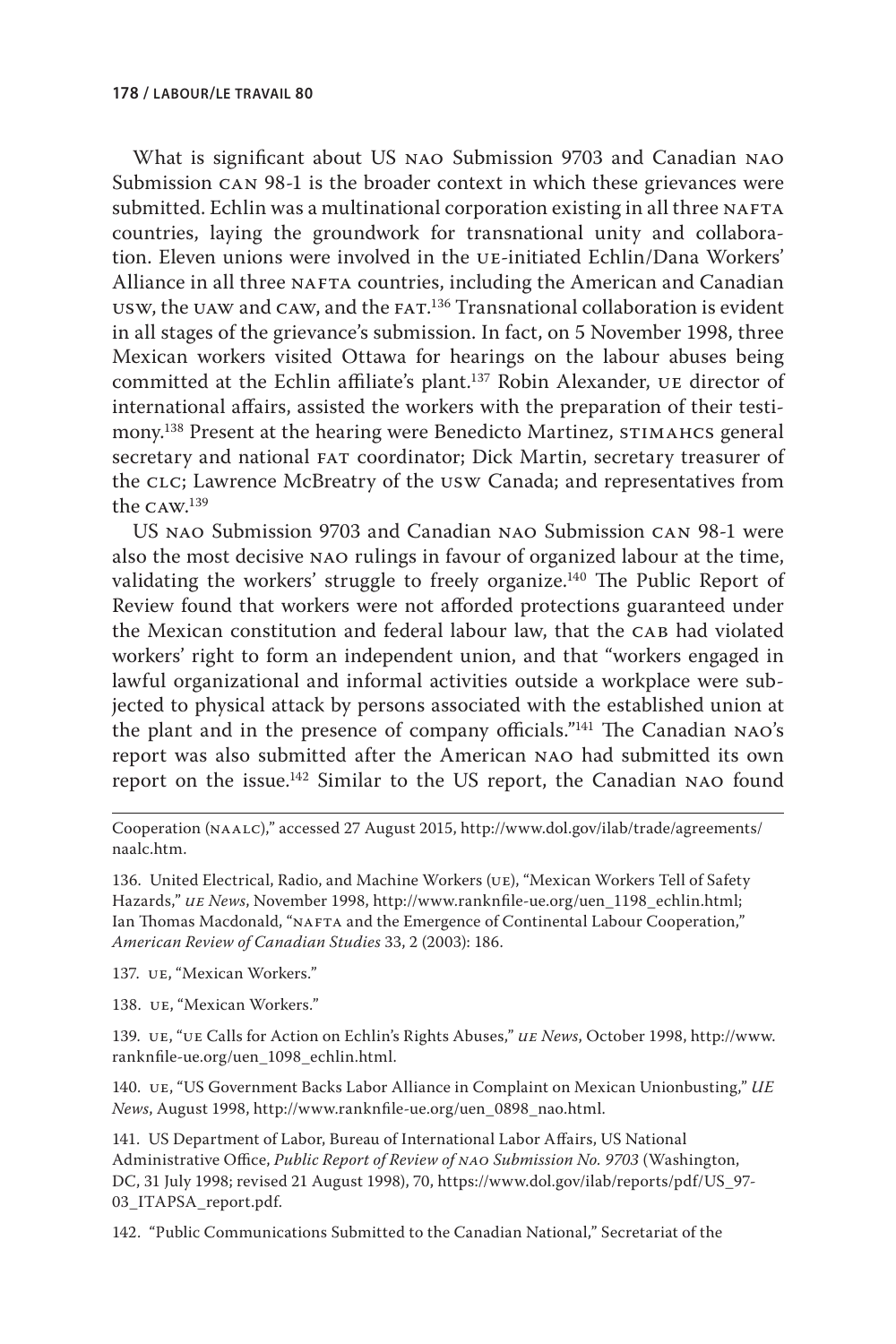that Mexico had not conformed to its obligations under the NAALC and that proper enforcement and protections had not been provided to STIMAHCSaffiliated workers by the Mexican government.<sup>143</sup> In December 1997, Echlin agreed to meet with the Echlin Workers' Alliance to investigate the incident.<sup>144</sup> On 17 December, another small victory was won when Echlin's stockholders agreed to consider a code of conduct drafted by the Workers' Alliance one day after workers staged a protest in front of Echlin's headquarters in Branford, Connecticut.145

Canadian unions and their regional allies also used the NAALC to challenge labour abuses and validate their struggles domestically. US nao Submission 9804 – submitted by a vast array of Canadian labour organizations, such as the Canadian Union of Postal Workers, clc, Organization of Rural Route Mail Couriers, the Communications, Energy, and Paperworkers' Union of Canada, the Fédération des travailleurs et travailleuses du Québec (FTQ), Teamsters Canada, and Common Frontiers – targeted the Canada Post Corporation and the Canada Post Corporation Act.146 Sympathetic labour organizations included the afl-cio-affiliated National Association of Letter Carriers and the American Postal Workers Union, in the United States, and Mexican labour groups such as the Sindicato de Telefonistas de la Republica Mexicana.147 The submitters alleged that the Canada Post Corporation Act denied rural route mail carriers the right to organize and enjoy the employment security, higher wages, paid holidays and vacations, and benefits that letter carriers in other regions of the country enjoyed.148 On 1 February 1999, the US nao declined to accept Submission 9804.<sup>149</sup> Despite this refusal, the submission reveals that transnational solidarity was used to draw attention to domestic labour issues in Canada in addition to labour abuses in Mexico.

Though some small victories were won and some minor concrete gains made through the mechanisms of the naalc, the true value of the side accord was in

143. US Department of Labor, *Public Report of Review*, 1.

144. ue, "Echlin Agrees to Probe of Mexican Election," *ue News*, January 1998, [http://www.](http://www.ranknfile-ue.org/uen_0198_echlin.html) [ranknfile-ue.org/uen\\_0198\\_echlin.html.](http://www.ranknfile-ue.org/uen_0198_echlin.html)

145. ue, "Echlin Agrees to Probe."

146. US nao Submission 9804, "Violations of naalc Labor Principles and Obligations in the Case of Canadian Rural Route Mail Couriers," United States Department of Labor, 2 December 1998, 1, 2, [https://www.dol.gov/ilab/submissions/pdf/US\\_98-04\\_Mail\\_Couriers\\_submission.](https://www.dol.gov/ilab/submissions/pdf/US_98-04_Mail_Couriers_submission.pdf) [pdf.](https://www.dol.gov/ilab/submissions/pdf/US_98-04_Mail_Couriers_submission.pdf)

147. US nao Submission 9804, "Violations," 1.

148. US nao Submission 9804, "Violations," 8–9.

149. US Department of Labor, "Submissions under the NAALC."

Commission for Labor Cooperation, accessed 27 August 2015, [https://www.dol.gov/ilab/](https://www.dol.gov/ilab/submissions/pdf/can_98-1_Itapsa_submission.pdf) [submissions/pdf/can\\_98-1\\_Itapsa\\_submission.pdf;](https://www.dol.gov/ilab/submissions/pdf/can_98-1_Itapsa_submission.pdf) US Department of Labor, *Public Report of Review*.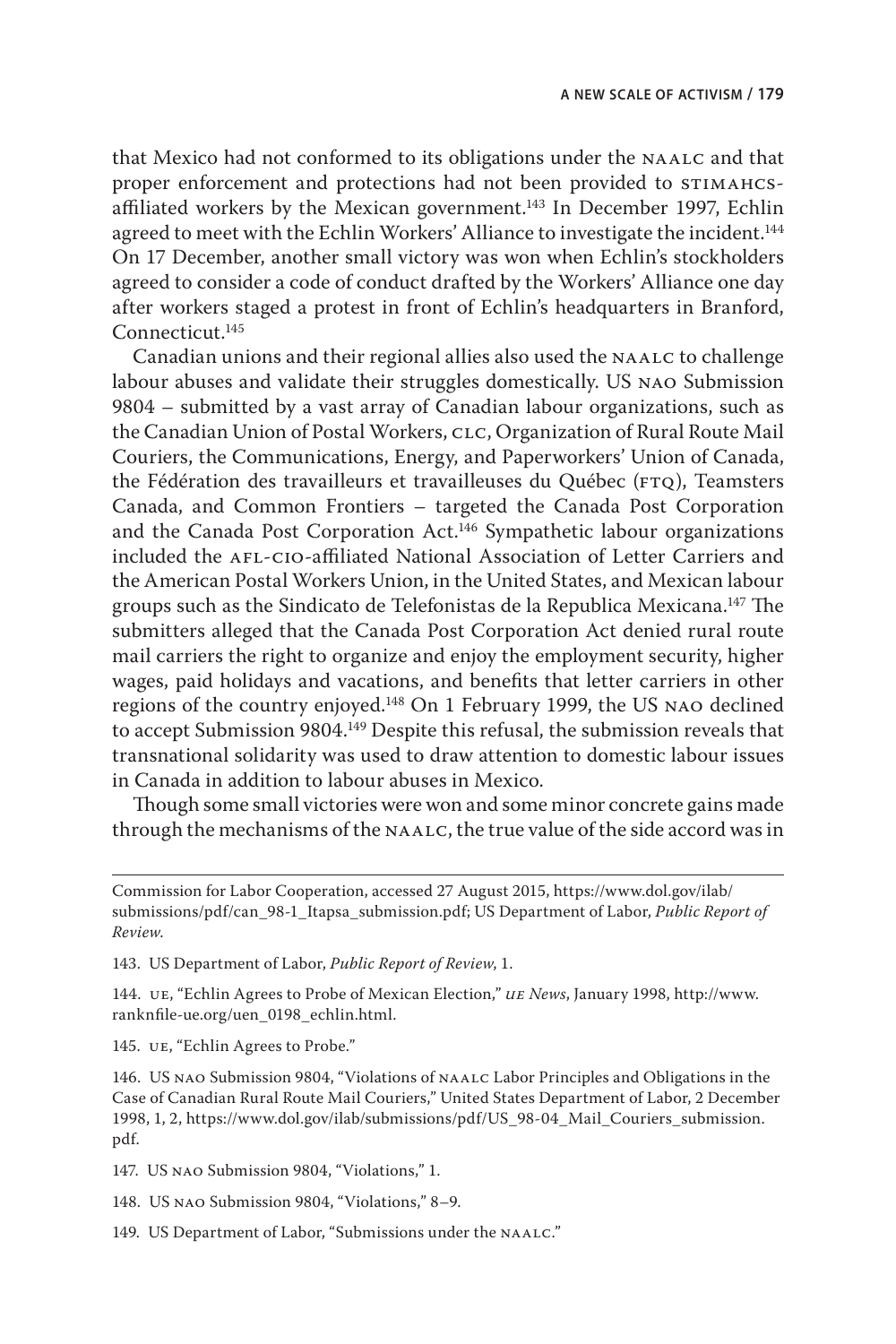its capacity to build collaboration and consensus among organized labour and social movement organizations. As Ian Robinson stated in 1995, "the Accord should probably be understood as a tool for organizing and mobilizing public opinion for an alternative to the neoliberal model of globalization, rather than as a new body of regulations that will be an important part of that alternative model."150 Indeed, the fostering of collaboration and consensus highlighted the value of the naalc in the mid- to late 1990s.

## *Building a Transnational Movement: Common Understandings and Common Alternatives*

Canadian coalition groups like the acn and Common Frontiers, in which organized labour was very active, collaborated with regional counterparts to build consensus on a common alternative program. On 28 November 1993, major anti-free-trade coalitions from all three soon-to-be-NAFTA countries met to discuss proposals for the development of an alternative social and economic agenda, resulting in the document *A Just and Sustainable Trade and Development Initiative for North America*. This document was produced by the Citizen's Trade Campaign and the Alliance for Responsible Trade from the United States, the rmalc from Mexico, and the acn. The organizations sought to reach "common understandings about the impact of accelerated integration on our respective peoples."151 The document focuses on process, policies, and politics, calling for "comprehensive, multilateral protection of workers' rights and workplace health and safety standards."152 Not only are worker's rights and workplace standards included, but also "making international workers' rights enforceable."153 The latter point is important to point out in light of the NAALC's adoption as part of NAFTA.

Many of these proposals were echoed and expanded upon in the 1999 document *Alternatives for the Americas: Building a People's Hemispheric Agreement*, published by the Alliance for Responsible Trade, Canadian Centre for Policy Alternatives, and Common Frontiers.154 The document was

150. Robinson, "NAFTA Labour Accord," 491.

151. Action Canada Network, Alliance for Responsible Trade, Citizens' Trade Campaign, and Mexican Action Network on Free Trade, "A Just and Sustainable Trade and Development Initiative for North America," in Robin Broad, ed., *Global Backlash: Citizen Initiatives for a Just World Economy* (Lanham, Maryland: Rowman & Littlefield, 2002), 129.

152. By process, the four organizations refer to the secrecy in which NAFTA was being negotiated and the advice from corporations that all three governments were receiving. By policies, the organizations refer to putting goods, services, and capital above social and environmental realities. By politics, the deepening of neoliberalism and restrictions on the role of governments in sovereign states are at issue. Action Canada Network et al., "A Just and Sustainable Trade," 130, 132.

153. Action Canada Network et al., "A Just and Sustainable Trade," 132.

154. Alliance for Responsible Trade, Canadian Centre for Policy Alternatives, and Common Frontiers, *Alternatives for the Americas: Building a People's Hemispheric Agreement* (Ottawa: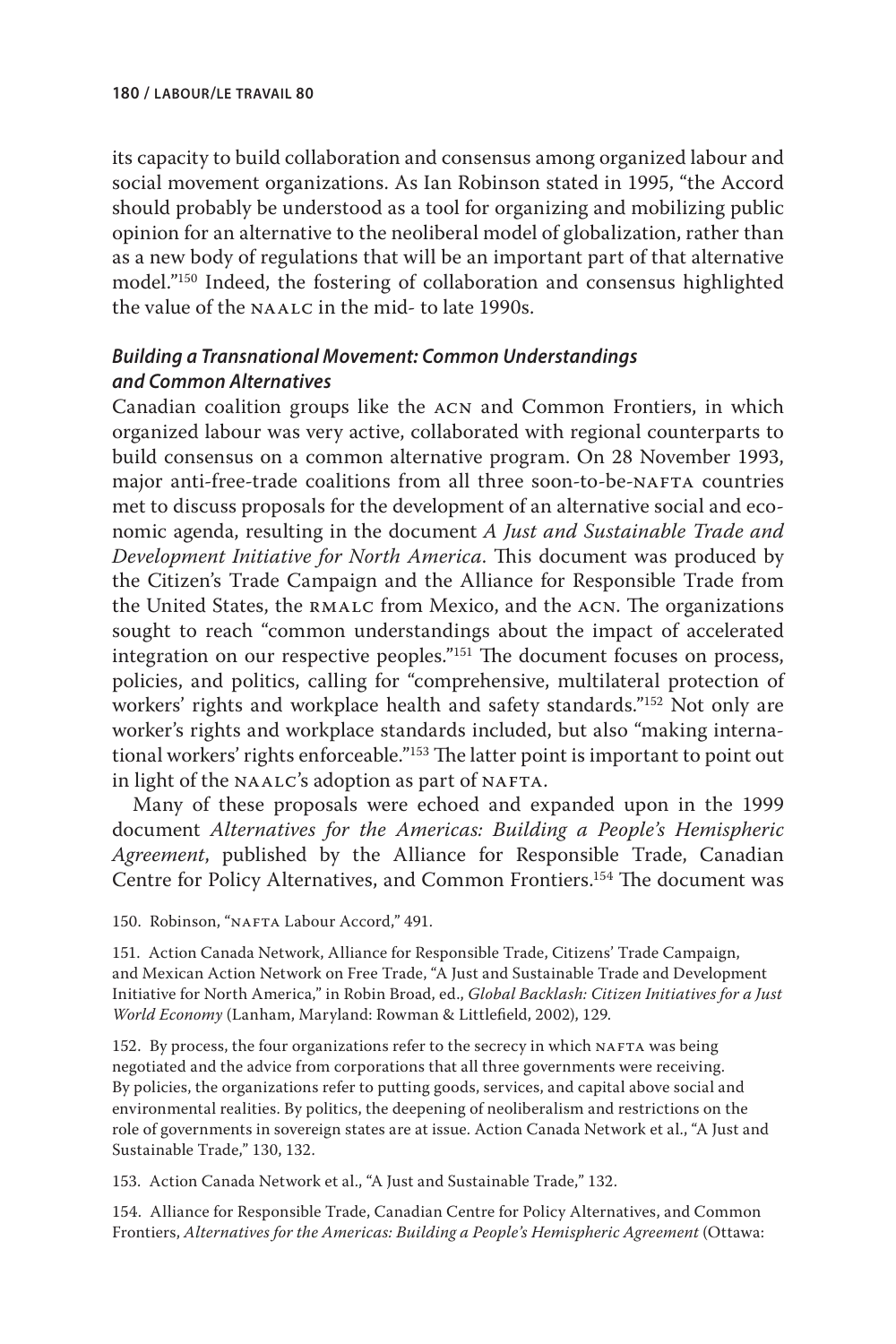originally prepared for the Summit of the Peoples of the Americas in April 1998 in Santiago, Chile.<sup>155</sup> It proposed numerous policy initiatives including adjustment assistance, investment in sustainable practices, and enforcement mechanisms for workers' rights violations, but most importantly, it challenged the ideological bedrock of NAFTA: "trade and investment should not be ends in themselves, but rather the instruments for achieving just and sustainable development."156 Building alternatives to neoliberalism and seeking transnational and eventually hemispheric consensus on those alternatives was part of a reaction to NAFTA shared throughout Canadian organized labour and beyond. As Robinson suggests, NAFTA prompted organized labour to engage in constructive dialogue as to what the alternative to neoliberalism would look like in a post–Cold War world.<sup>157</sup> The participation of Canadian unions and labour organizations in building regional and hemispheric alternatives worked in tandem with Canadian labour's efforts in transnational activism and collaboration. This had the effect of deepening relations between labour organizations and facilitating more effective political demands through mutually agreed upon policy objectives.

#### **Impact**

Canadian unions' participation in transnational activism against free trade has yielded mixed results. Strengthened international ties and successful consensus building are among the most significant achievements of this period, but the legacy and longevity of Canadian unions' efforts toward transnational solidarity are also worth discussing in order to evaluate their impact. In terms of the legacy of these efforts, Canadian unions participated in successful transnational campaigns against the Free Trade Area of the Americas (ftaa), proposed in 1994 to integrate all of the Americas into a free trade bloc, excluding Cuba.158 Social movement organizations, including Canadian unions, formed the Hemispheric Social Alliance (hsa) in Belo Horizonte, Brazil, in 1997 to oppose the agreement.<sup>159</sup> The AFL-CIO and the Brazilian United Workers' Federation were the primary architects behind the alliance, but it expanded rapidly and displayed a remarkable capacity to build consensus,

Canadian Centre for Policy Alternatives and Common Frontiers, 1999).

<sup>155.</sup> Alliance for Responsible Trade et al., *Alternatives for the Americas*, 1.

<sup>156.</sup> Alliance for Responsible Trade et al., *Alternatives for the Americas*, 8.

<sup>157.</sup> Robinson, "NAFTA," 672.

<sup>158.</sup> John W. Foster, "The Trinational Alliance against NAFTA: Sinews of Solidarity," in Bandy & Smith, eds., *Coalitions across Borders*, 222.

<sup>159.</sup> Marcelo I. Saguier, "The Hemispheric Social Alliance and the Free Trade Area of the Americas Process: The Challenges and Opportunities of Transnational Coalitions against Neoliberalism," *Globalizations* 14, 2 (2007): 256.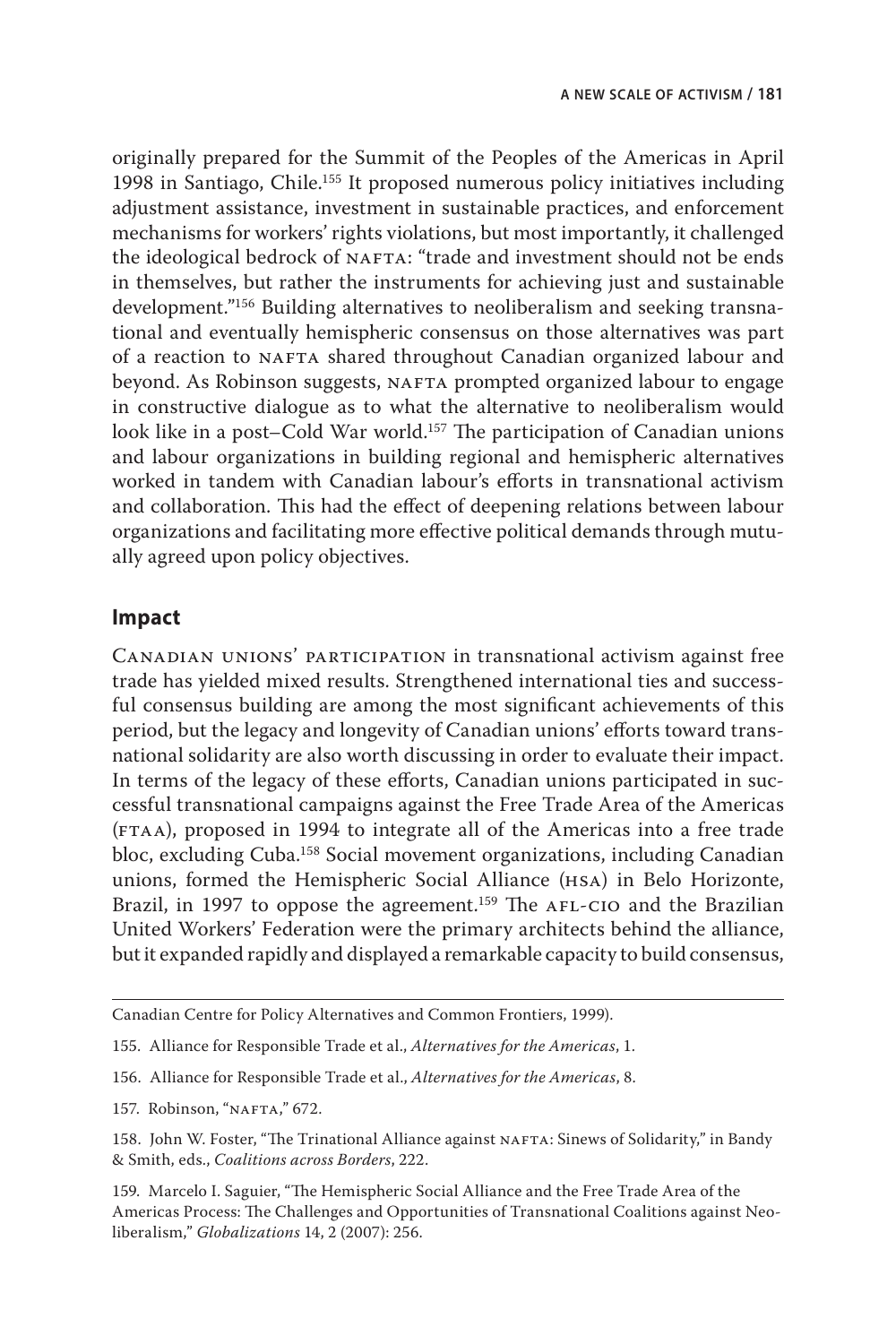given the diversity of its membership.<sup>160</sup> After an enormous mobilization at the Summit of the Americas in Québec City in 2001, which generated significant publicity for the hsa, the alliance expanded to Peru, Ecuador, Bolivia, Costa Rica, Nicaragua, El Salvador, Honduras, Guatemala, Uruguay, Colombia, and Argentina in addition to gaining the backing of the socialist governments of Venezuela and Cuba.<sup>161</sup> The agreement, to this day, has yet to take shape, signifying a significant victory for the hsa. However, in terms of longevity, the momentum driving campaigns against NAFTA and the FTAA has proven difficult to sustain. In recent years, the most contentious free trade agreement to be proposed is undoubtedly the Trans-Pacific Partnership (TPP). Some incidents of transnational solidarity have occurred in opposition to the agreement, such as a cross-border summit in British Columbia and Washington State, which culminated in the "North American Unity Statement Opposing NAFTA Expansion through the Trans-Pacific Partnership."162 However, anti-TPP coalitions lacked the presence of both the HSA and anti-NAFTA coalitions. This is no doubt symptomatic of the difficulties inherent in maintaining mobilized memberships and alliances against free trade agreements over the course of decades, with limited success. In spite of this, growing frustration with free trade, and with neoliberalism more broadly, is apparent and requires a productive outlet. As Marcelo I. Saguier states, "there is not sufficient attention to the extent that new forms of global resistance contribute to bringing about a culture of diversity, tolerance and democracy."163 At a time in which rightwing, racist, and authoritarian alternatives to neoliberalism have grown in popularity and produced shocking electoral victories, an inclusive, equitable, and democratic alternative is crucial.

160. Saguier, "Hemispheric Social Alliance," 256. Marcelo I. Saguier attributes the rise of the hsa to the secrecy of negotiations and the subsequent closing of political opportunities (pp. 254–255).

161. "Protests against the Summit of the Americas Spread across Western Canada," *Canadian Press Newswire*, 21 April 2001; Saguier, "Hemispheric Social Alliance," 257. The occurrence of mass protests at the 1997 Asia-Pacific Economic Cooperation Summit in Vancouver and the 2001 Summit of the Americas in Québec City is indicative of a tactical shift among social movement organizations that occurred in the late 1990s and early 2000s toward large-scale, dramatic confrontations targeting highly publicized events, such as summits. International examples include the 1999 World Trade Organization Ministerial Conference in Seattle and the 2001 G8 summit in Genoa, Italy, both of which resulted in massive protests and violent confrontations. Daniel Béland & Mike Zajko, "Space and Protest: Policing at International Summits," *Environment and Planning D: Society and Space* 26 (2008): 724, 725, 728; Jeffrey S. Juris, "Performing Politics: Image, Embodiment, and Effective Solidarity during Anti-Corporate Globalization Protests," *Ethnography* 9, 1 (2001): 64, 67.

162. Council of Canadians, "Tri-National Campaign Launched in Opposition to the Trans-Pacific Partnership," media release, 1 December 2012, [http://canadians.org/media/](http://canadians.org/media/trade/2012/01-Dec-12.html) [trade/2012/01-Dec-12.html.](http://canadians.org/media/trade/2012/01-Dec-12.html)

163. Saguier, "Hemispheric Social Alliance," 252.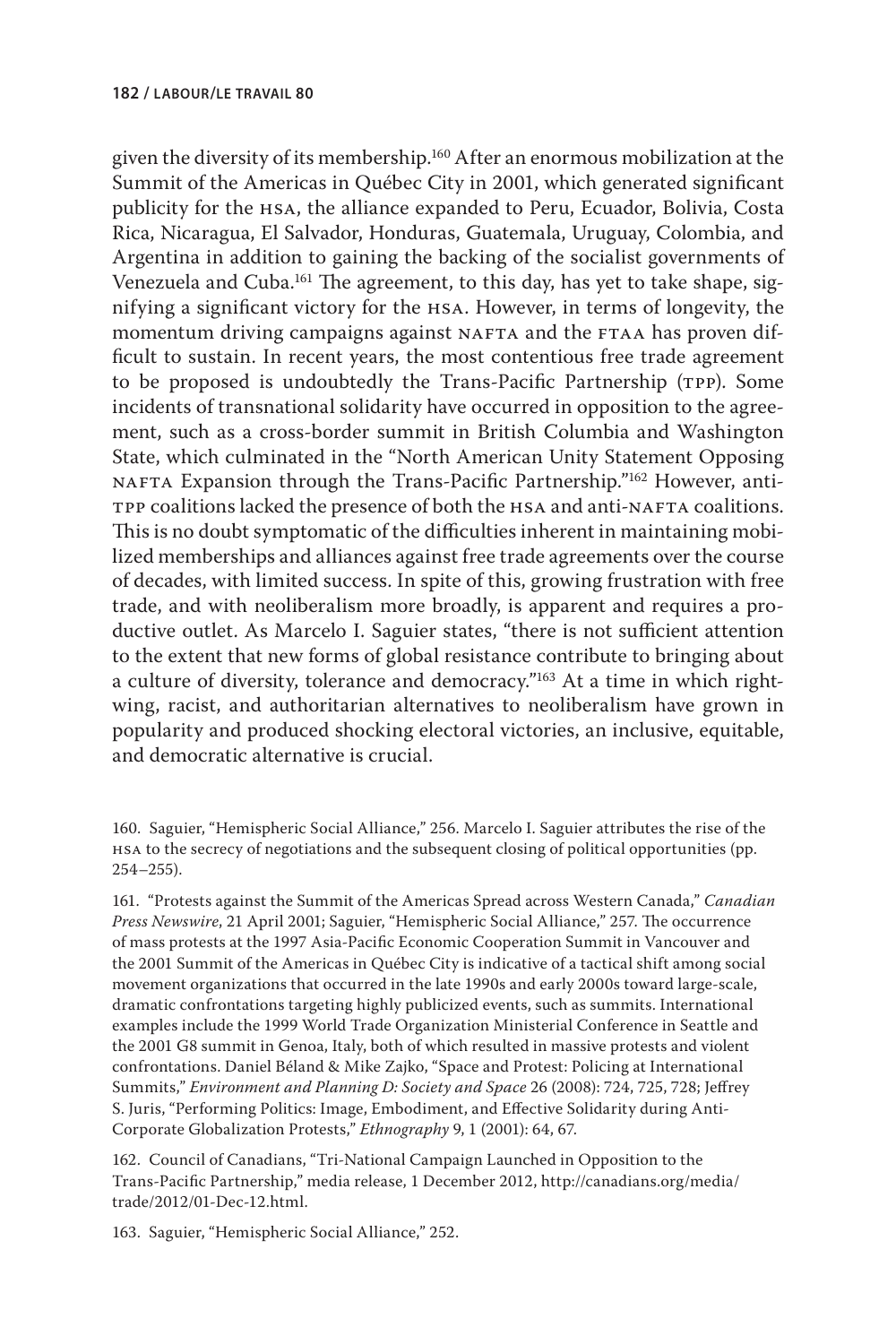# **Conclusion**

FOLLOWING THE IMPLEMENTATION OF NAFTA, participation in transnational activism became increasingly common among Canadian unions alongside their regional counterparts experiencing trade liberalization. The collapse of domestic political opportunities and the implementation of transnational trade regimes and institutions encouraged and expanded nascent coordinated action on a transnational scale. Canadian unions' usage of political opportunities, close alliance with the NDP, and active involvement in anti-free-trade alliances all represent consistencies in organized labour's methods of resisting free trade agreements, but some of these consistencies faced profound challenges in the period in which NAFTA was negotiated and implemented. NDP success on the provincial scale as well as political efforts, pressure, and lobby tactics encouraged early efforts against NAFTA within the Canadian political process. However, underlying tensions from the 1988 federal election and between unions and provincial governments caused significant political damage to the NDP at the federal level. As the party had been the only strong opponent to NAFTA on the Canadian political scene, these conflicts were significant factors in the failure of Canadian labour's electoral efforts to stop NAFTA.

Though some transnational links were developed before NAFTA was implemented, these linkages came to fruition following the agreement's passage. The caw looked to deepen its relationship with the quickly expanding flatim, sending delegations and consulting with the federation about its experiences with NAFTA. Following the implementation of the agreement, the CAW also actively expanded its contacts in Chile, the next target of NAFTA expansion. Numerous other Canadian labour organizations took advantage of political opportunities presented by the naalc, coordinating efforts with unions in all three NAFTA countries and challenging domestic laws affecting Canadian unions. The participation of the CLC, CAW, and anti-free-trade coalitions constructed alternatives to neoliberalism and sought to gain consensus on these alternatives by collaborating with their regional counterparts. The development of alternatives to neoliberalism ran parallel to unions' efforts to resist these policies and sought to challenge this economic paradigm on the scale on which it was being implemented. So long as free trade agreements have been negotiated, they have been resisted and continue to face resistance. The "scarlet thread" described by Bradbury and Turbeville continues to be woven into Canada's historical fabric.